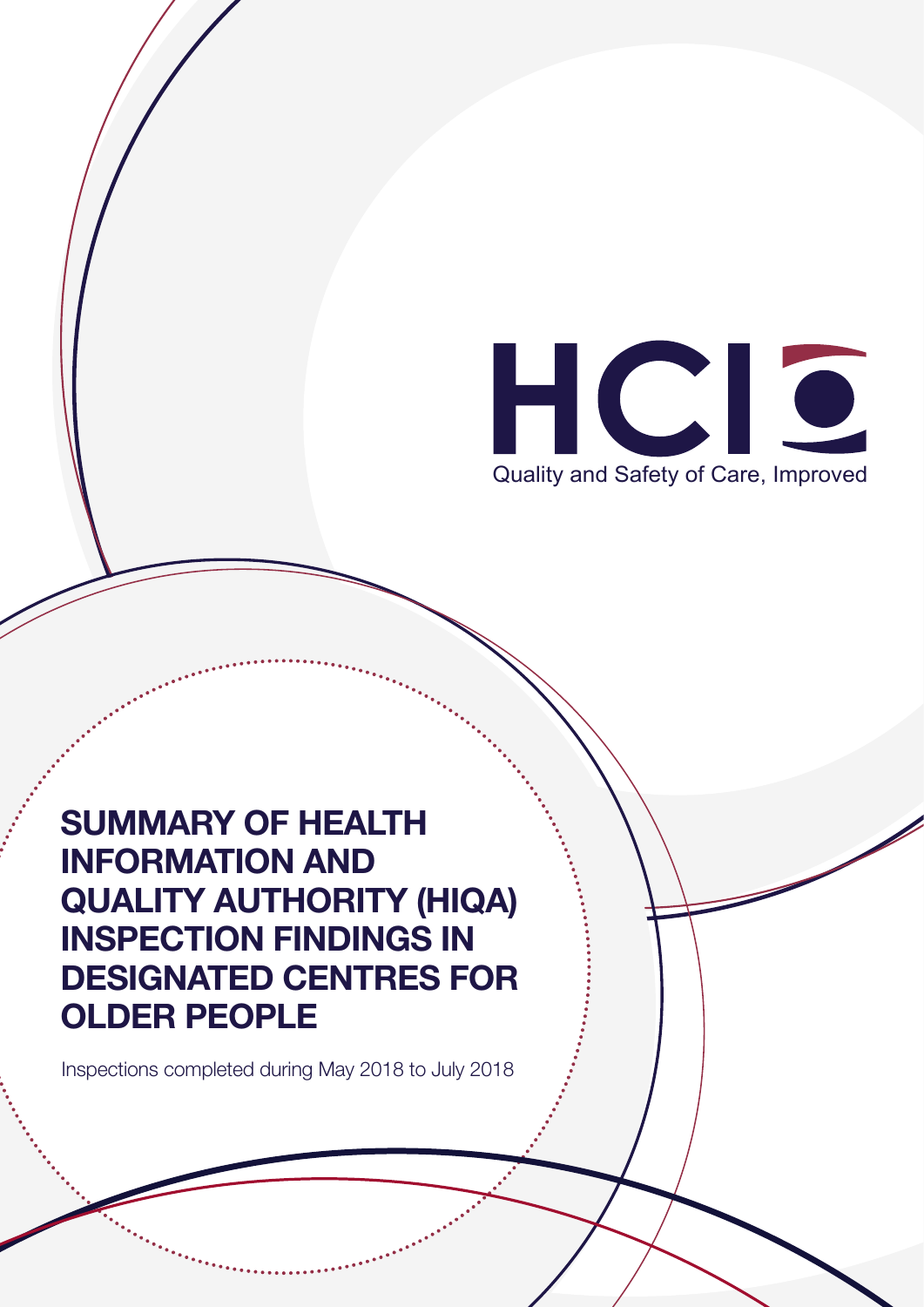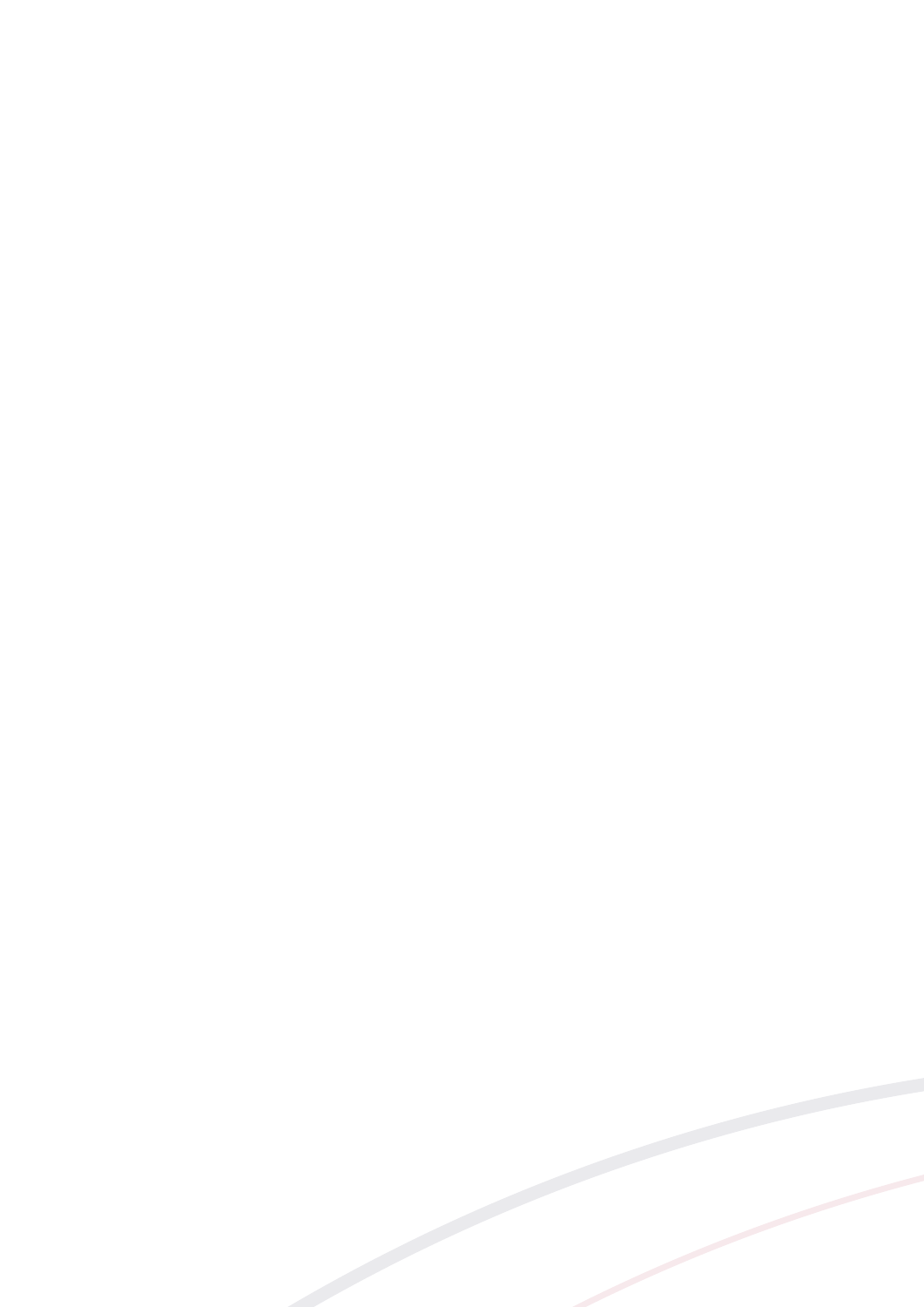# **TABLE OF CONTENTS**

| 2.0 |  |
|-----|--|
|     |  |
|     |  |
|     |  |
|     |  |
|     |  |
|     |  |

#### **Dimension 1: Capacity and Capability**

| Regulation 33: Notification of Procedures and Arrangements for periods when Person in Charge is |  |
|-------------------------------------------------------------------------------------------------|--|
|                                                                                                 |  |
|                                                                                                 |  |

#### **Dimension 2: Quality and Safety**

| 7.0 | 26 |
|-----|----|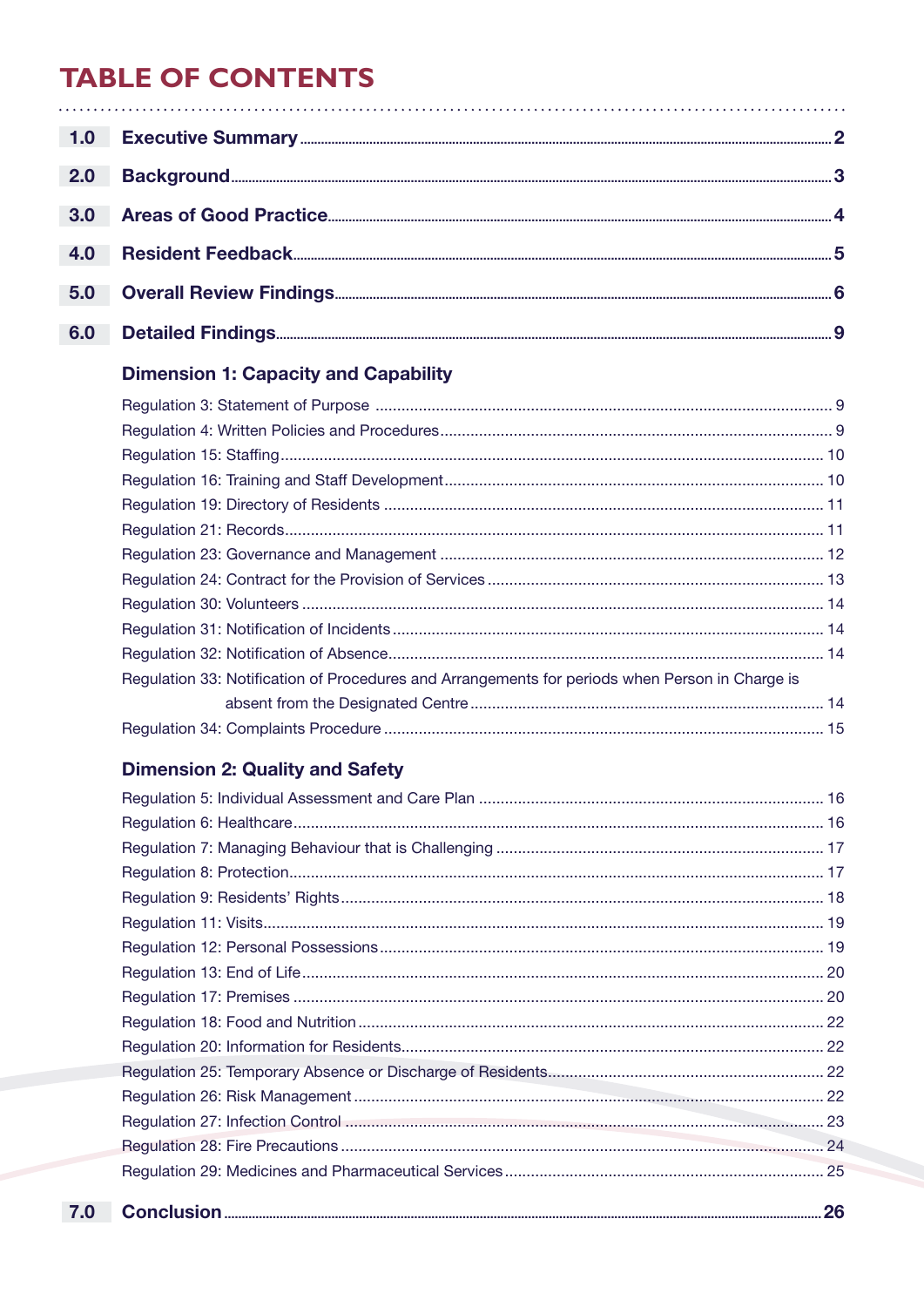# 1.0 **EXECUTIVE SUMMARY**

This report by HCI highlights the trends in inspection findings, those being 'Compliant' and 'Not Compliant' as detailed by the Health Information and Quality Authority (HIQA) in reports for residential care settings for older people. The inspections were against the requirements as outlined in the following:

- Health Act 2007 (Care and Welfare of Residents in Designated Centres for Older People) Regulations 2013 (S.I.No. 415 of 2013).
- Health Act 2007 (Registration of Designated Centres for Older People) Regulation 2015 (S.I.No. 61 of 2015).

HCI completed a review of fifteen (15) randomly selected HIQA Inspection Reports. All inspections were completed during May 2018 to July 2018.

The review highlighted that Regulation 17 Premises and Regulation 21 Records had findings that carried a Not Complaint Red Risk. Issues identified under these Regulations included:

- Regulation 21: Records (73% Services Not Compliant of the 11 Services reviewed against this Regulation) – Issues included: Confidential information was maintained at the end of some resident's beds; Staff files did not meet the requirements of the Regulations as gaps including Garda Vetting forms, lack of references and gaps in employment were identified.
- Regulation 17: Premises (80% Services Not Compliant of the 10 Services reviewed against this Regulation) – Issues included: Improvements to the design and layout of the sitting room and dining room remained outstanding; General maintenance of the building was required.

Other areas recognised as requiring improvement included:

• Regulation 23: Governance and Management (100% Services Not Compliant of the 15 Services reviewed against this Regulation) – Issues included: Management systems in place did not ensure the service provided was safe, appropriate, consistent and effectively monitored. Audits completed by management did not include a meaningful review of the quality and safety of care or any quality

improvement plans. Management structures were not clearly defined; No annual review was completed regarding the quality and safety of care delivered in the residential home.

- Regulation 28: Fire Precautions (70% Services Not Compliant of the 10 Services reviewed against this Regulation) – There were issues with the installation of a new fire alarm system. There were no assurance the appropriate evacuation procedures were in place for all residents. No sufficient evidence was available to confirm all staff had attended fire training.
- Regulation 4: Written Policies and Procedures (67% Services Not Compliant of the 6 Services reviewed against this Regulation) – Issues included: Policies, procedures and guidelines were not maintained in accordance to Schedule 5 of the Regulations; No reference to current legislation, National Standards or research based best practice; Policies and procedures were not dated and not signed by staff to indicate they understood them.
- Regulation 26: Risk Management (60% Services Not Complaint of the 10 Services reviewed against this Regulation) – Issues included: Hazard identification and assessment of risks in the residential home were not complete; There was concern regarding the number of residents accommodated in one compartment.

An area of good practice was identified in relation to Regulation 14 Person in Charge (100% Services Compliant of the 9 Services reviewed against this Regulation).

The following Regulations were not inspected in the reports reviewed and were therefore not included in the analysis:

- Registration Regulation 6 Changes to information Supplied for Registration Purposes.
- Registration Regulation 7 Application by Registered Providers for the Variation or Renewal of Conditions of Registration.
- Registration Regulation 9 Notice to be given by a Registered Provider of a Designated Centre of Intention to cease to carry on its business and close the Designated Centre.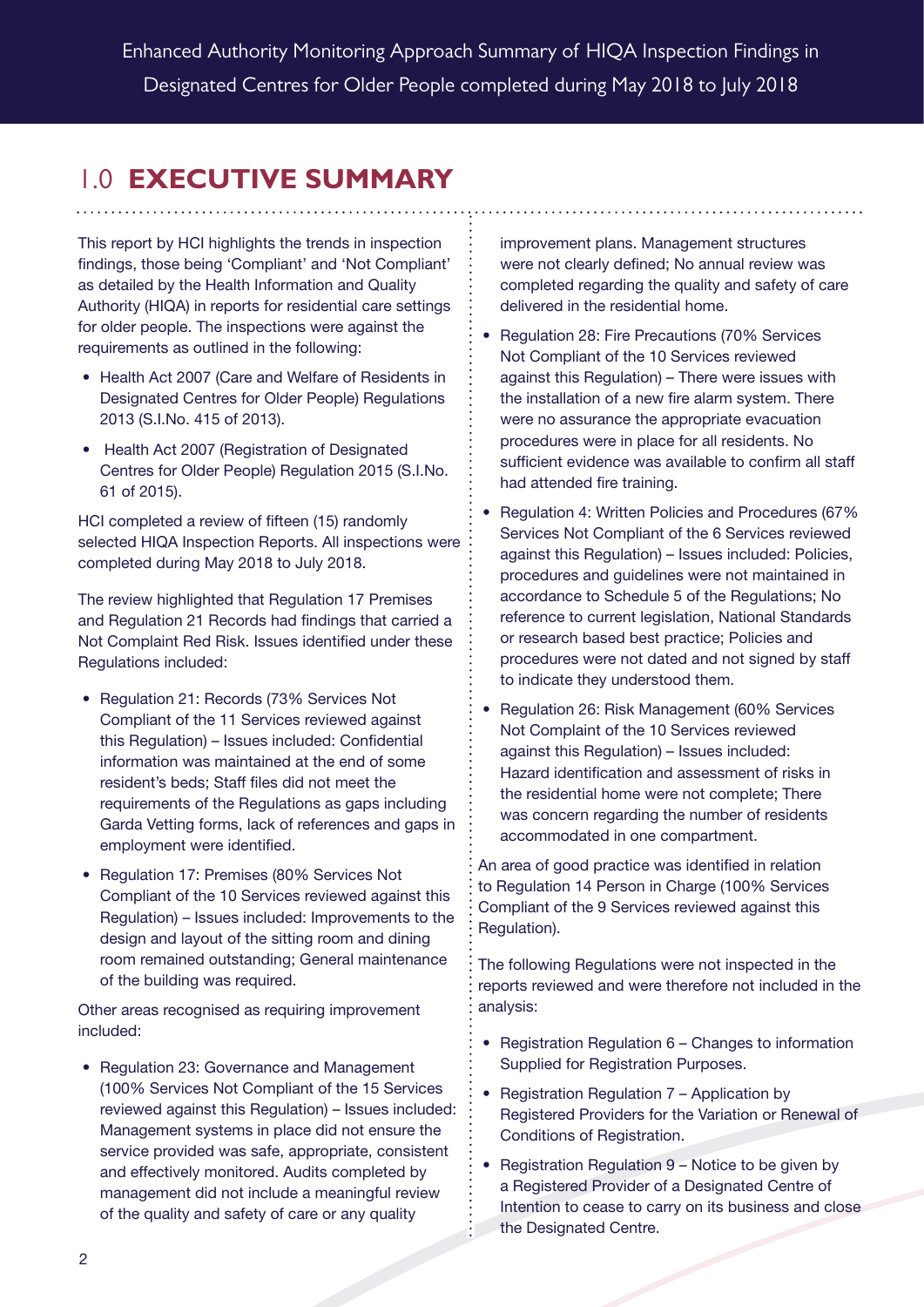# 2.0 **BACKGROUND**

Effective from the 1<sup>st</sup> of January 2018, Health Information and Quality Authority (HIQA) implemented the use of the Enhanced Authority Monitoring Approach (AMA) to the regulation of designated centres. This approach implemented changes to the inspection report format, which now reflects:

- Views of the people who use the service (as provided through resident questionnaires and Inspectors communications on-site with residents).
- Capacity and capability of the Registered Provider to deliver a safe quality service (addresses governance, leadership and management arrangements in the centre and how effective they are in assuring that a good quality and safe service is being provided).
- Quality and safety of the service (addresses the care and support people receive and whether it was of a good quality and ensured people were safe).

Another enhancement includes the risk-rating of Regulations deemed Not Compliant within the designated centres. The inspection report format is Regulation driven rather than the previous template which presented the findings under outcomes.

The findings of all monitoring inspections are set out under the four (4) Registration Regulations as detailed within S.I.No. 61 of 2015 and the thirty-two (32) Regulations as detailed within S.I.No. 415 of 2013. The number of Regulations inspected by HIQA in each residential care setting is dependent on the purpose of the inspection.

The compliance descriptors are outlined as follows:

- Compliant: A judgment of compliant means the Registered Provider and/or the Person in Charge is in full compliance with the relevant legislation.
- Substantially Compliant: A judgement of substantially compliant means that the Registered Provider or Person in Charge has generally met the requirements of the regulation, but some action is required to be fully compliant. This finding will have a risk rating of yellow, which is low risk.
- Not Compliant: A judgement of not compliant means the Registered Provider or Person in Charge has not complied with a regulation and

that considerable action is required to come into compliance. Continued non-compliance or where the non-compliance poses a significant risk to the safety, health and welfare of residents using the service will be risk-rated red (high risk) and the Inspector will identify the date by which the Registered Provider must comply. Where the noncompliance does not pose a significant risk to the safety, health and welfare of residents using the services, it is risk rated orange (moderate risk) and the provider must take action *within a reasonable time frame* to come into compliance.

Once a judgement of 'Not Compliant' is made, Inspectors will review the risk to residents and will report on this risk as:

- o Red: There is a high risk associated with the non-compliance.
- o Orange: There is moderate risk associated with the non-compliance.
- Yellow: There is low risk associated with the non-compliance.
- o Green: There is no risk.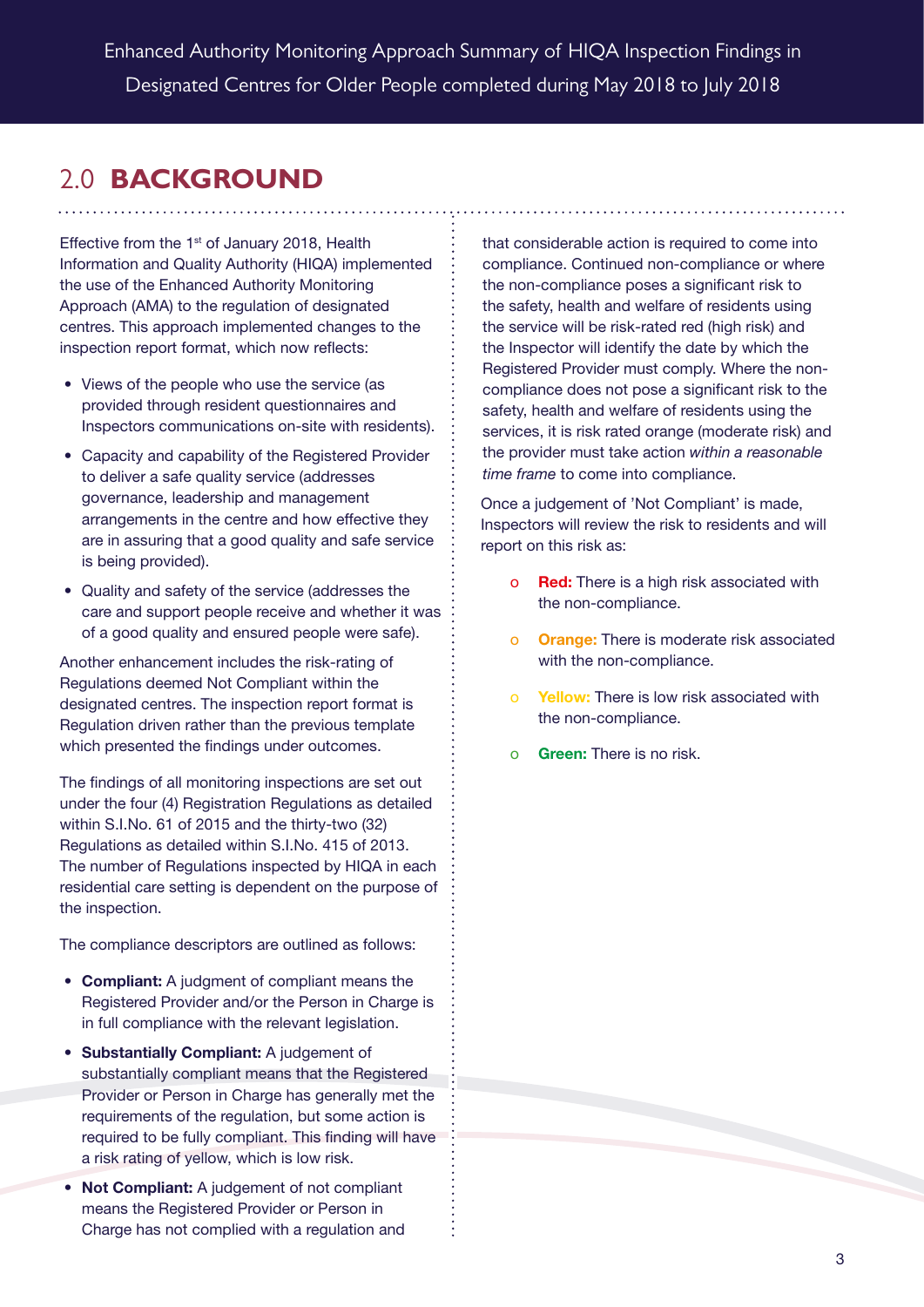# 3.0 **AREAS OF GOOD PRACTICE**

Table 1 details the Regulation(s) where good practice was identified. Caution is advised when interpreting Table 1 below, as not all of the 15 services reviewed were inspected against each Regulation.

#### Table 1: Regulations where Good Practice was identified

| <b>Dimension</b>           | <b>Regulation</b>                                                                          | <b>No. of Services</b><br><b>Inspected</b><br>against this<br><b>Regulation of</b><br>the 15 sample<br>reports |
|----------------------------|--------------------------------------------------------------------------------------------|----------------------------------------------------------------------------------------------------------------|
| Capacity and<br>Capability | 4: Application<br>of Registration<br>or Renewal of<br>Registration (S.I. No<br>61 of 2015) | 2                                                                                                              |
| Capacity and<br>Capability | 14: Persons in<br>Charge (S.I. No 415<br>of 2013)                                          | 9                                                                                                              |
| Capacity and<br>Capability | 22: Insurance (S.I.<br>No 415 of 2013)                                                     |                                                                                                                |
| Quality and<br>Safety      | 10: Communication<br>Difficulties (S.I. No<br>415 of 2013)                                 | 3                                                                                                              |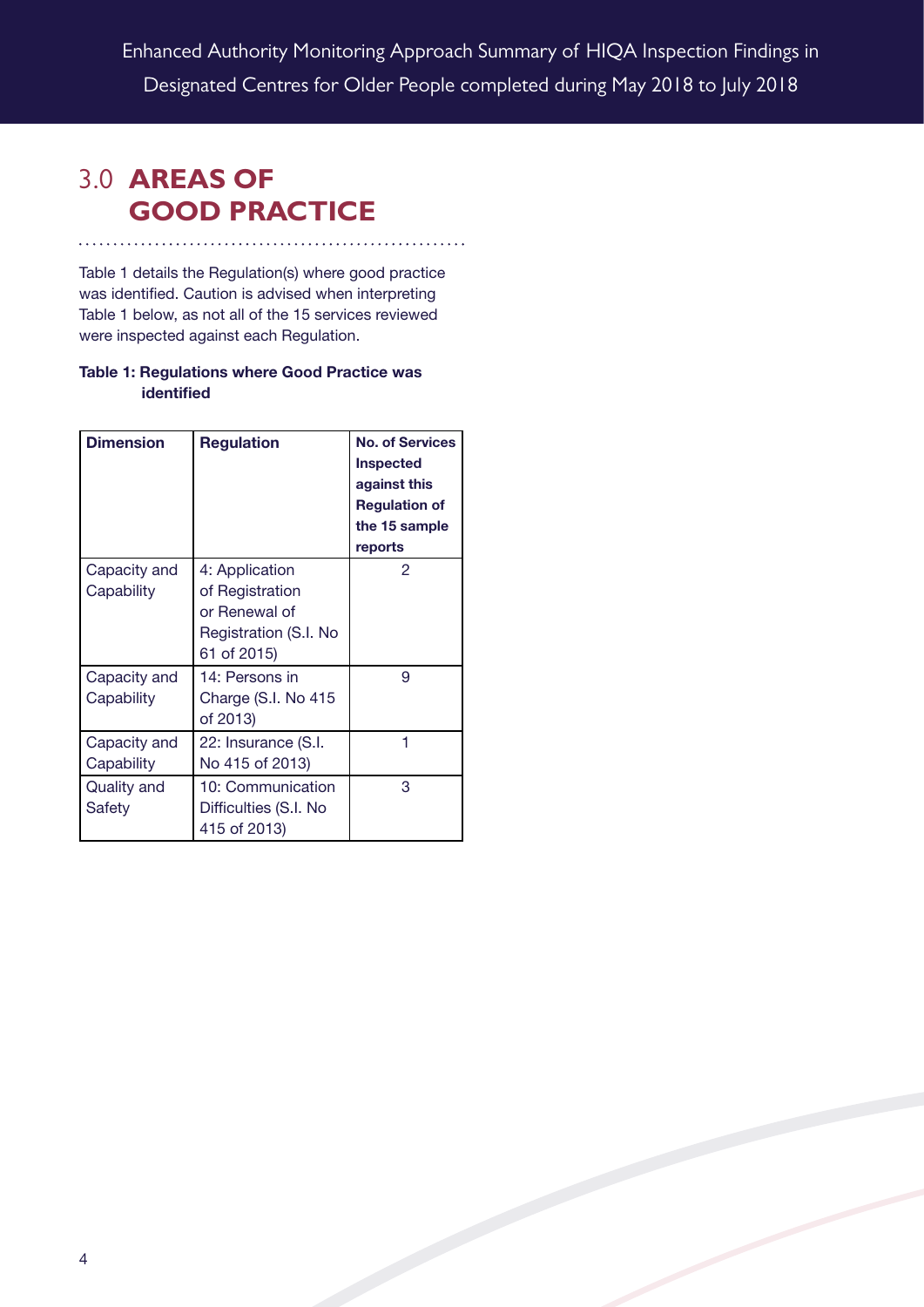# 4.0 **RESIDENT FEEDBACK**

Resident questionnaires were sent in advance of announced Inspections to allow residents and their representatives to provide feedback regarding living in the residential home. Also, during inspections, HIQA Inspectors where possible spoke with residents to discuss their experience of the service.

Overall, the majority of the feedback received within the fifteen (15) reports reviewed was positive. Feedback included:

#### • Care Provided in the Residential Homes:

- o Residents felt their privacy and dignity was respected, with staff being courteous, and always asking ahead of entering bedrooms or delivering any support required.
- o Residents informed the Inspector they felt they were well supported by all staff in meeting their needs but were also encouraged to be independent as much as possible.
- o Residents said they were consulted with on a daily basis and regular residents' meetings were facilitated.

#### • Daily Living/Social Activities:

- o Residents who spoke with the Inspectors were happy with the activities and said they enjoyed the music sessions, exercises and bingo. However, other residents said they would like to see further activities provided as the days and evenings could be long.
- o Residents reported the addition of a seven seater people carrier was great as it enabled more outings.
- o It was communicated to the Inspectors that Mass was important to the residents.
- o Residents said they were able to continue to be part of the local community, for example, by going out on day trips of visiting family and friends.

#### • Space/Premises in the Residential Homes:

- Residents identified the garden, walkways, garden furniture and gazebo were in a poor state and were disappointed with this.
- o Residents communicated that they would

 have liked more space to store personal possessions.

- o Wardrobes provided to some residents were too small to store their personal belongings.
- o Residents detailed that they would like fewer beds in the multi occupancy bedrooms.
- Identifying a member of staff where issues, concerns or complaints arise:
	- o Residents were aware of who the Person in Charge was and would have no hesitation to make a complaint to them.
	- o Residents knew how to make a complaint and they felt it would be addressed.

#### • Food and Nutrition:

 o Most residents were happy with the food and choice provided to them.

#### Safety in the Residential Home:

 o Residents said they felt safe and well cared for in the residential home.

#### **Visitors:**

 o Residents felt the visiting arrangements in place in one residential home were good to support them keeping in touch with family and friends.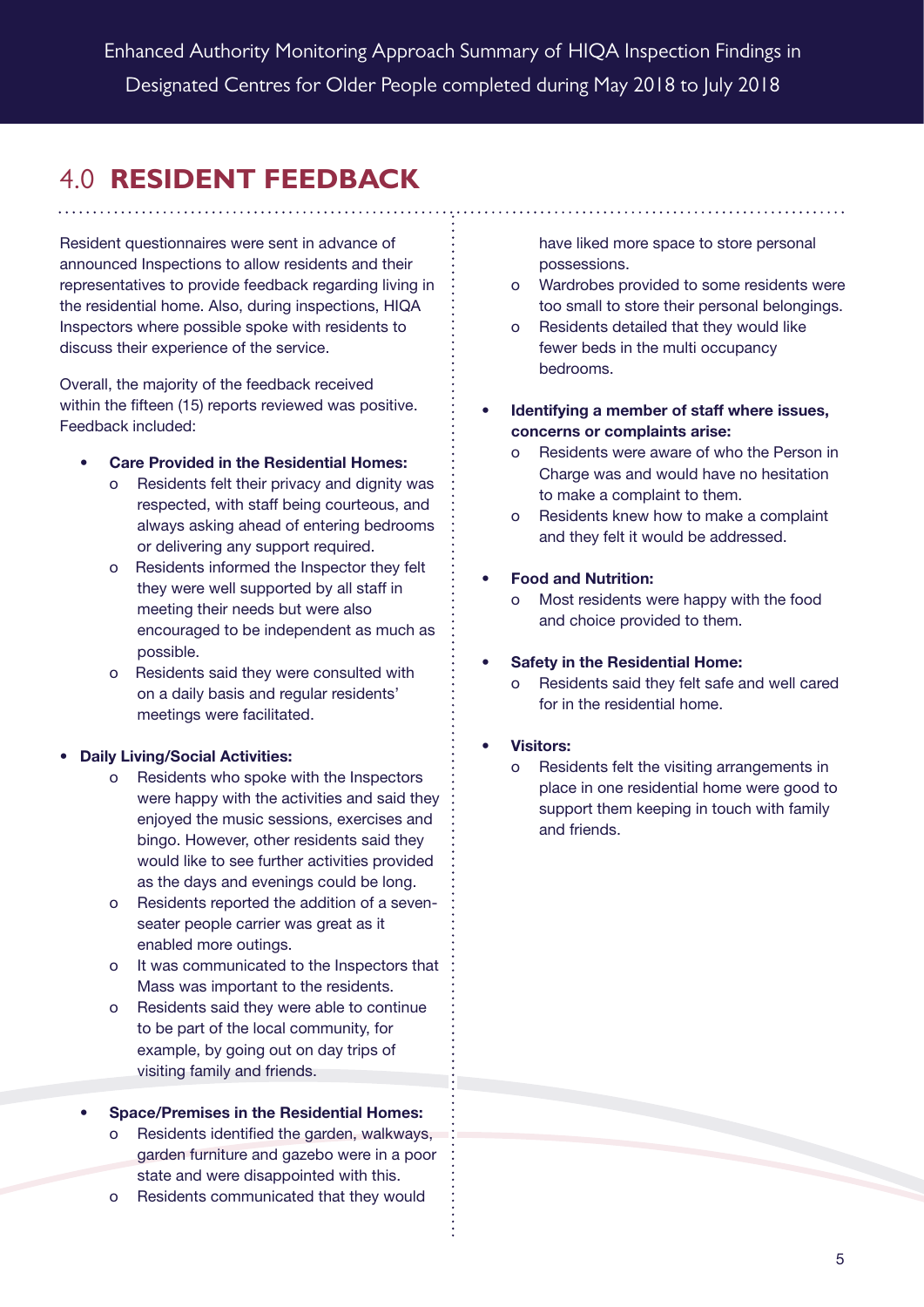5.0 OVERALL REVIEW FINDINGS 5.0 **OVERALL REVIEW FINDINGS**

The inspection report of the inspection report of the property into the property into the property and Capacity and Capacity and Capacity and Capabilities on International International International International Internat with Dimension 2 focusing on Dimension 2 focusing on Dimension 2 focusing on Dimension Compliance in the percentage of the Services show the Services in compliance in compliance in compliance in compliance, or in complian The inspection reporting framework used by HIQA is organised into two dimensions. Dimension 1 focuses on Capacity and Capabilities (detailed in Tables 2 and 3 The inspection reporting framework used by HIQA is organised into two dimensions. Dimension 1 focuses on Capacity and Capabilities (detailed in Tables 2 and 3 below) with Dimension 2 focusing on Quality and Safety (detailed in Table 4 below). The tables show the percentage of the Services in compliance, or in breach of, below) with Dimension 2 focusing on Quality and Safety (detailed in Table 4 below). The tables show the percentage of the Services in compliance, or in breach of, the requirements per Regulation for the 15 reports. Key areas that were deemed Not Compliant are highlighted within the tables. the requirements per Regulation for the 15 reports. Key areas that were deemed Not Compliant are highlighted within the tables. **5.0 Overall Review Findings**

**Summary of HIQA Inspection Findings in Designated Centres for Older People completed during May 2018 to July 2018**

# Table 2: Capacity and Capability - Registration Regulations Table 2: Capacity and Capability – Registration Regulations

| Compliant<br>(Yellow                                                                                                                                                            | ა<br>0 %                                                        |
|---------------------------------------------------------------------------------------------------------------------------------------------------------------------------------|-----------------------------------------------------------------|
| Not Compliant Not<br>Orange                                                                                                                                                     | 0%                                                              |
| Compliant<br>Red                                                                                                                                                                | ა<br>ბ                                                          |
|                                                                                                                                                                                 | ა<br>ბ                                                          |
|                                                                                                                                                                                 |                                                                 |
|                                                                                                                                                                                 | $100\%$   0%                                                    |
| No. of Services Fully   % of Services   Substantially   Not<br>inspected   Compliant   Not Compliant   Compliant   Com<br>this<br><b>Regulation of</b><br>against<br>15 samples | c                                                               |
| <b>Description</b>                                                                                                                                                              | Registration or<br>Application of<br>Registration<br>Renewal of |
| Regulation   Regulation                                                                                                                                                         |                                                                 |
| dimension                                                                                                                                                                       | Capacity and<br>Capability                                      |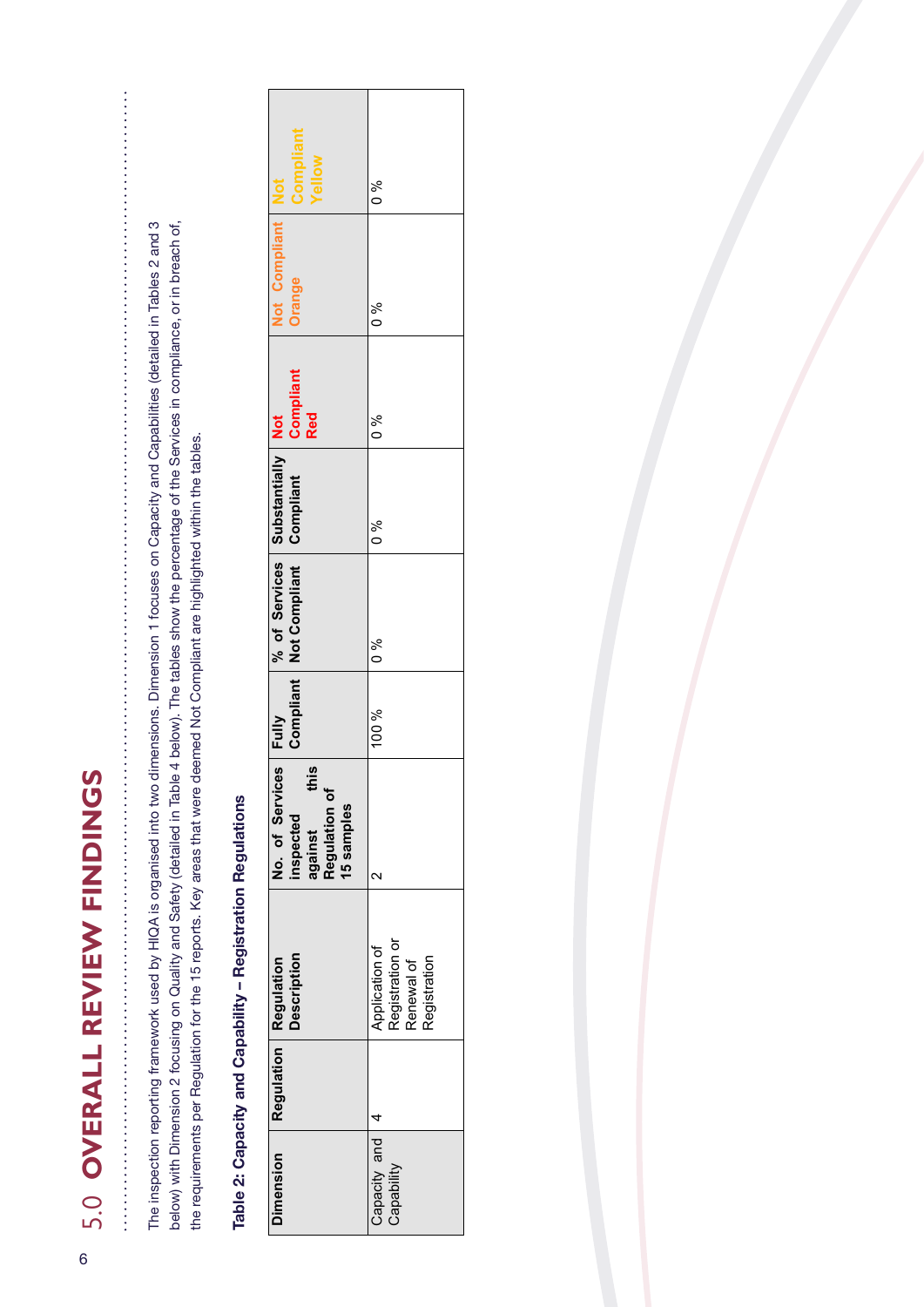5.0 OVERALL REVIEW FINDINGS Continued... 5.0 **OVERALL REVIEW FINDINGS** Continued...

**Summary of HIQA Inspection Findings in Designated Centres for Older People completed during May 2018 to July 2018**

# Table 3: Capacity and Capability Table 3: Capacity and Capability

| Compliant<br>Yellow<br>ğ                                                                            | $\frac{96}{6}$       | 17%                                | $\frac{96}{6}$       | $\frac{6}{6}$ | <b>23%</b>                                      | 11%                    | $\frac{96}{6}$          | <b>9%0</b>               | 20 %                         | $\%$ 0                                    | 25 %         | $0\%$                     | 960                     | 0%                                                                                                                             | ဲ<br>စီ                              |
|-----------------------------------------------------------------------------------------------------|----------------------|------------------------------------|----------------------|---------------|-------------------------------------------------|------------------------|-------------------------|--------------------------|------------------------------|-------------------------------------------|--------------|---------------------------|-------------------------|--------------------------------------------------------------------------------------------------------------------------------|--------------------------------------|
| Compliant<br>Orange<br>$\frac{1}{2}$                                                                | $\frac{96}{6}$       | <b>33%</b>                         | $\frac{96}{6}$       | 23 %          | 15%                                             | $\frac{96}{6}$         | 37%                     | 960                      | <b>9% 09</b>                 | $\%$ 0                                    | ৡ<br>$\circ$ | $\%$ 0                    | 100 %                   | 100 %                                                                                                                          | ဲ<br>စီ                              |
| Compliant<br>Not<br>Red                                                                             | $\%$ 0               | $\frac{96}{6}$                     | $\approx$<br>$\circ$ | $\frac{6}{6}$ | $\%$ 0                                          | $\%$ 0                 | 27 %                    | $\%$ 0                   | $\frac{6}{6}$                | $\%$ 0                                    | $\%$ 0       | $\%$ 0                    | $\%$ 0                  | $\%$ 0                                                                                                                         | $\frac{9}{6}$                        |
| Substantially<br>Compliant                                                                          | 13 %                 | 17%                                | $\frac{96}{6}$       | 8%            | $-6\%$                                          | 11 %                   | se<br>O                 | $\%$ 0                   | <b>20%</b>                   | 33 %                                      | 25 %         | $\frac{96}{10}$           | $\%$ 0                  | $\%0$                                                                                                                          | $\infty$<br>$\overline{\mathcal{E}}$ |
| ৳<br>Compliant<br><b>Services</b><br>$\frac{1}{2}$<br>್ನೇ                                           | 13 %                 | 67 %                               | $\frac{96}{6}$       | 31%           | 54 %                                            | 22 %                   | 73 %                    | % 0                      | $-96$ 001                    | 33 %                                      | 50 %         | $^{10.96}$                | 100 %                   | 100 %                                                                                                                          | 55%                                  |
| Compliant<br>Fully                                                                                  | 87 %                 | 33%                                | 100 %                | 69 %          | 46 %                                            | 78 %                   | 27 %                    | 100 %                    | $\frac{96}{6}$               | 67%                                       | 50 %         | 90 %                      | $\%$ 0                  | $\frac{96}{6}$                                                                                                                 | 45 %                                 |
| Services<br>this<br>$\mathfrak{b}$<br>the 15 samples<br>Regulation<br>inspected<br>against<br>No.of | $\infty$             | 6                                  | $\infty$             | $\frac{3}{2}$ | <u>က္</u>                                       | ω                      | Ξ                       | $\overline{\phantom{0}}$ | $\frac{1}{2}$                | Φ                                         | 4            | $\tilde{c}$               | $\overline{ }$          | $\overline{ }$                                                                                                                 | $\overline{\mathbf{r}}$              |
| <b>Regulation Description</b>                                                                       | Statement of Purpose | Written Policies and<br>Procedures | Persons in Charge    | Staffing      | <b>Iraining and Staff</b><br><b>Development</b> | Directory of Residents | Records                 | Insurance                | Governance and<br>Management | Provision of Services<br>Contract for the | Volunteers   | Notification of Incidents | Notification of Absence | Charge is absent from the<br>Notification of Procedures<br>periods when Person in<br>and Arrangements for<br>Designated Centre | <b>Complaints Procedure</b>          |
| Regulation                                                                                          | ω                    | 4                                  | $\overline{4}$       | 15            | $\frac{8}{1}$                                   | ó,                     | $\overline{\mathbf{z}}$ | 22                       | $\mathbb{C}^2$               | $\overline{24}$                           | 30           | $\frac{1}{3}$             | 32                      | 33                                                                                                                             | $\mathbf{z}$                         |
| <b>Dimension</b>                                                                                    |                      | Capacity and<br>Capability         |                      |               |                                                 |                        |                         |                          |                              |                                           |              |                           |                         |                                                                                                                                |                                      |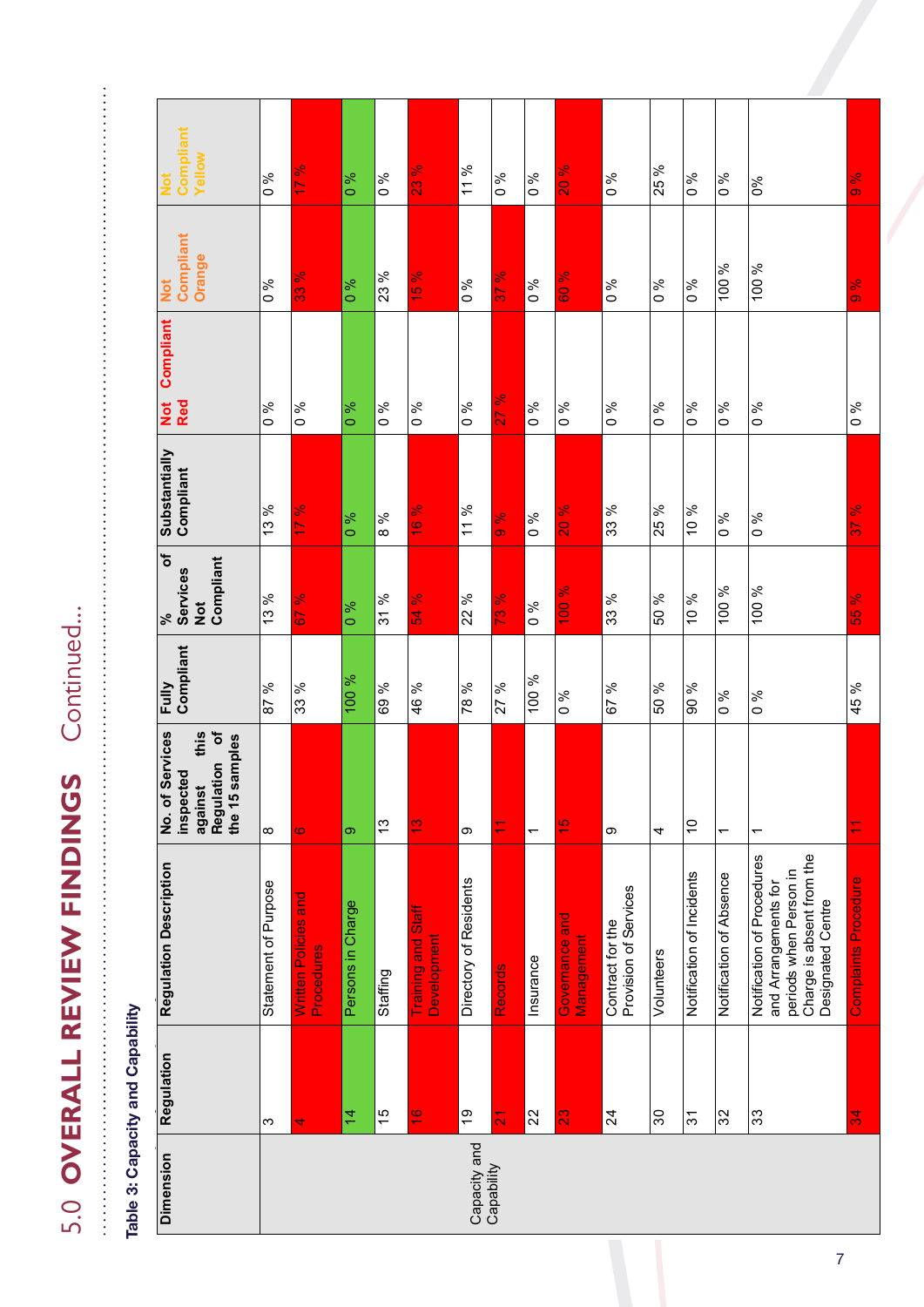5.0 **OVERALL REVIEW FINDINGS** Continued... <sup>®</sup> 5.0 OVERALL REVIEW FINDINGS Continued... **Summary of HIQA Inspection Findings in Designated Centres for Older People completed during May 2018 to July 2018**

# Table 4: Quality and Safety Table 4: Quality and Safety

| Compliant<br>Yellow<br>ğ                                                                                    | 8 %                                       | % 6                        | $\mathcal{S}_{\mathbf{c}}$<br>8                     | $0\%$                       | $\aleph$<br>တ                                        | $\frac{96}{6}$                       | $\frac{9}{6}$           | $\%$ 0                  | $\frac{96}{6}$   | 10 %                   | $\frac{8}{6}$            | $\%$ 0                       | $\frac{96}{6}$                                                            | $0\%$                       | 18 %                                                       | $\%$ 0                        | 13%                                         |
|-------------------------------------------------------------------------------------------------------------|-------------------------------------------|----------------------------|-----------------------------------------------------|-----------------------------|------------------------------------------------------|--------------------------------------|-------------------------|-------------------------|------------------|------------------------|--------------------------|------------------------------|---------------------------------------------------------------------------|-----------------------------|------------------------------------------------------------|-------------------------------|---------------------------------------------|
| Compliant<br>Orange<br>ă                                                                                    | 23 %                                      | $% \mathbf{G}$<br>$\circ$  | 23 %                                                | $%$ $\theta$                | 27 %                                                 | $\frac{96}{6}$                       | 10%                     | $\%$<br>33              | 20 %             | 40 %                   | ა<br>ბ                   | $\%$ 0                       | $\%$ 0                                                                    | <b>30 %</b>                 | 18%                                                        | 40 %                          | %<br>$\circ$                                |
| Compliant                                                                                                   |                                           |                            |                                                     |                             |                                                      |                                      |                         | $\%$                    |                  | 10 %                   |                          |                              |                                                                           |                             |                                                            |                               |                                             |
| Not<br>Red<br>Substantially<br>Compliant                                                                    | $\frac{96}{6}$<br>15 %                    | $\%$ 0<br>% 6              | $\%$ 0<br><b>23 %</b>                               | $^{96}0$<br>$\frac{6}{6}$ 0 | $\%$ 0<br>18 %                                       | $\frac{9}{6}$ 0<br>$\frac{96}{6}$    | $\frac{6}{6}$ 0<br>10 % | $\bar{\circ}$<br>$\%$ 0 | $\%$ 0<br>$\%$ 0 | 20 %                   | $\frac{96}{6}$<br>ა<br>ბ | $\%$ 0<br>$^{96}$ $\angle 1$ | $\frac{6}{6}$<br>100 %                                                    | $0\%$<br>$\infty$           | 0%<br>$\aleph$                                             | $\frac{9}{6}$ 0<br><b>30%</b> | $\%$ 0<br>12%                               |
| ৳<br>Not<br>Compliant<br><b>Services</b><br>వ్                                                              | 46 %                                      | 18 %                       | 54 %                                                | $%$ $\theta$                | 54 %                                                 | $\frac{96}{6}$                       | 20 %                    | 33 %                    | 20 %             | 80 %                   | 18 %                     | $\frac{9}{6}$ $\angle$       | 100 %                                                                     | $\overline{3}$<br>60 %      | $\frac{\infty}{\sqrt{2}}$<br>$\frac{5}{6}$<br>$\mathbf{r}$ | $\frac{9}{20}$                | 25 %                                        |
| mpliant<br>≥<br>Ēull<br><b>Got</b>                                                                          | వ్<br>54                                  | %<br>82                    | $\%$<br>$\frac{4}{6}$                               | $\approx$<br>5              | $\%$<br>46                                           | %<br>$\frac{100}{2}$                 | ೫<br>$\rm{SO}$          | $\%$<br>57              | %<br>80          | $\%$<br>$\overline{0}$ | 82%                      | %<br>83                      | $\frac{6}{6}$                                                             | $\approx$<br>$\overline{6}$ | ಸ<br>46                                                    | ಸ<br>30                       | $\approx$<br>75                             |
| Regulation of<br>$\frac{15}{2}$<br>Ⴆ<br>against this<br>inspected<br>Services<br>samples<br>the<br><u>ہ</u> | $\frac{3}{2}$                             | $\tilde{\tau}$             | တ္                                                  | $\tilde{\tau}$              | $\overline{\phantom{0}}$<br>$\overline{\phantom{0}}$ | S                                    | $\overline{C}$          | ဖ                       | 5                | $\frac{1}{\sqrt{2}}$   | $\tilde{\tau}$           | $\circ$                      | $\overline{\phantom{0}}$                                                  | $\frac{1}{\sqrt{2}}$        | $\overline{\mathbf{r}}$                                    | $\overline{C}$                | ${}^{\infty}$                               |
| Regulation Description                                                                                      | Assessment<br>and Care Plan<br>Individual | Healthcare                 | <b>inat</b><br>Managing Behaviour<br>is Challenging | Protection                  | Residents' Rights                                    | Communication<br><b>Difficulties</b> | Visits                  | Personal Possessions    | End of Life      | <b>Premises</b>        | Food and Nutrition       | Information for Residents    | $\rm \overleftarrow{o}$<br>Discharge of Residents<br>Absence<br>Temporary | <b>Risk Management</b>      | Infection Control                                          | <b>Fire Precautions</b>       | and<br>Medicines<br>Pharmaceutical Services |
| Regulation                                                                                                  | 5                                         | ဖ                          | N                                                   | ∞                           | <u>(က</u>                                            | ó                                    | $\tilde{t}$             | 57                      | 13               | H                      | $\frac{8}{1}$            | $\overline{0}$               | 25                                                                        | $\frac{8}{2}$               | $\overline{27}$                                            | $\frac{8}{2}$                 | 29                                          |
| Dimension                                                                                                   |                                           | Capacity and<br>Capability |                                                     |                             |                                                      |                                      |                         |                         |                  |                        |                          |                              |                                                                           |                             |                                                            |                               |                                             |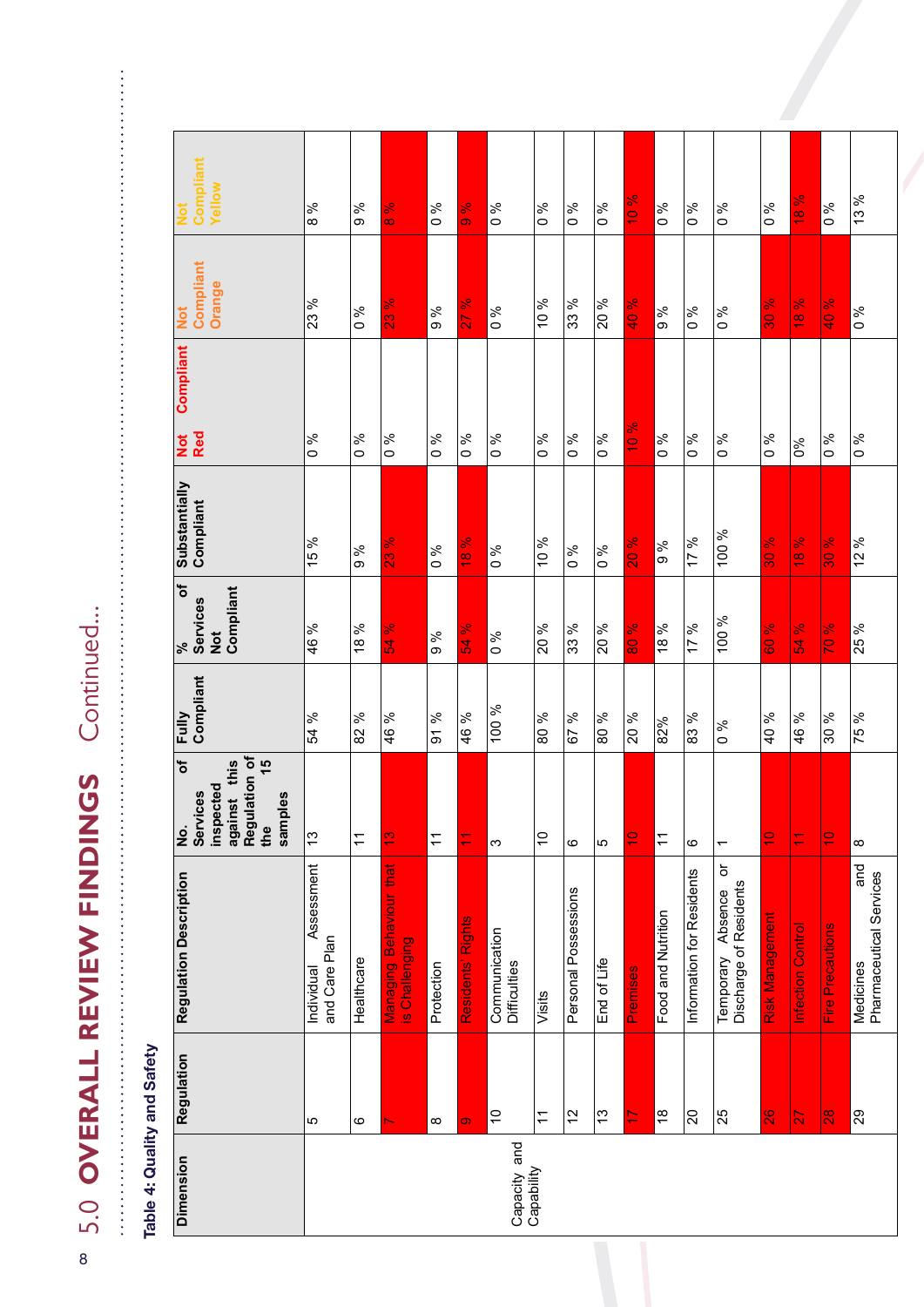# 6.0 **DETAILED FINDINGS**

The following provides examples of the 'Not Compliant' findings (including 'Not Compliant Yellow, Orange and Red') and 'Substantially Compliant' findings as detailed within the HIQA Inspection Reports under each of the report dimensions.

# *Dimension 1:* Capacity and **Capability**

*Regulation 3:* Statement of Purpose

*(13% of Services Not Compliant of the 8 assessed against this Regulation)*

- *Substantially Compliant:*
- O The Statement of Purpose did not adequately detail all items listed in Schedule 1 of the Regulations including the following:
	- The information set out in the certificate of registration.
	- The management of the residential home where the Person in Charge was absent from the residential home.
	- An adequate description (either in narrative form or a floor plan) of the rooms in the residential home including their size and primary function.

# *Regulation 4:* Written Policies and Procedures

*(67% of Services Not Compliant of the 6 assessed against this Regulation)*

- *• Not Compliant Orange:*
	- O Written Policies and Procedures:
		- The policy for ordering, receipt, prescribing, storing and administration of medicines

 to residents was not comprehensively implemented. Several issues were identified regarding transcription which could not assure the health and safety of residents regarding medication management.

- Most of the documents maintained as required in Schedule 5 did not comprise of policies, procedures or guidelines as they did not identify the scope, purpose, or give clear centre-specific direction to staff regarding matters:
	- They did not reference current legislation, National Standards or research-based best practice professional guidelines.
	- They were not dated so it could not be determined if they were reviewed in compliance with regulations.
	- They were not signed by staff to indicate that they had read and understood the documents.

#### *• Not Compliant Yellow:*

- O Written Policies and Procedures:
	- A review of the policies was required as the due date for the three-year interval review had expired.

#### *• Substantially Compliant:*

- O Written Policies and Procedures:
	- While written policies and procedures were updated in accordance with the Regulations, they did not reference the most up-to-date Regulations, but this did not negatively impact care and support of residents.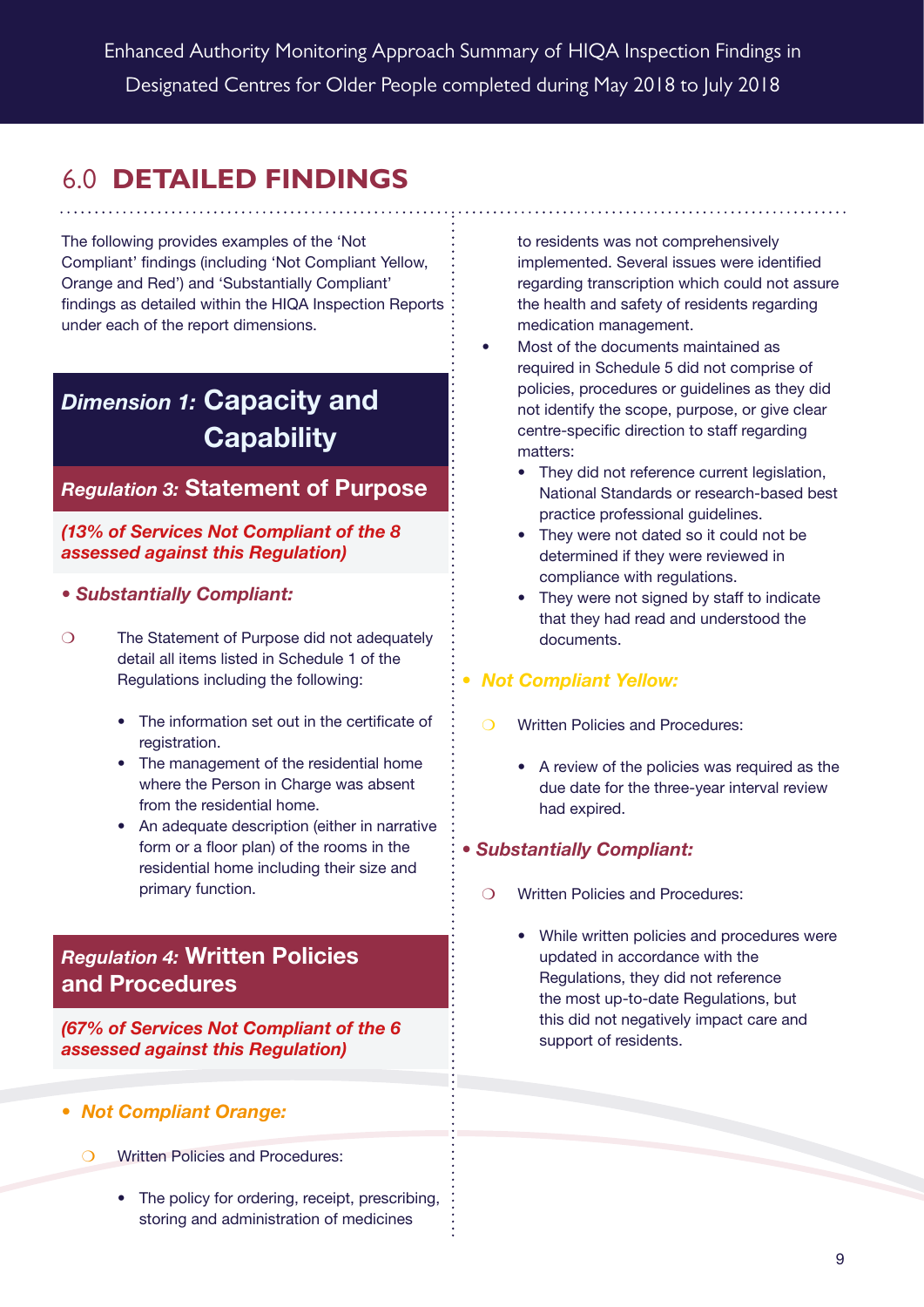# 6.0 **DETAILED FINDINGS** Continued...

#### *Regulation 15:* Staffing

*(31% of Services Not Compliant of the 13 assessed against this Regulation)*

- *• Not Compliant Orange:*
	- ❍ Staffing:
		- On the day of the inspection, staffing levels for cleaning and activity were not clearly and accurately rostered. Staffing levels for cleaning were not adequate.
		- Staff were not allocated and directed to meet the social care needs of residents, for example, through the provision of activities and for taking residents out to the garden areas.
		- The movement of staff between units was an issue.
		- Clinical Nurse Managers had no control over the allocation of their staff or the skillmix as the duty rota was completed by the night staff. Inspectors identified the practice of staff having set rotas was meeting the needs of the staff and not always the needs of the service and the continuity of care for residents.
		- At the time of inspection, it was noted that staffing was below the normal staff levels as described in the Statement of Purpose. The Inspector spoke with staff and they said this was usual on most days due to various leaves and inability to secure additional staff. This was discussed at the feedback meeting and management were requested to address this issue, to ensure that appropriate staff numbers and skill-mix were available in line with the statement of purpose, to meet the assessed needs of residents and the safe delivery of services.

#### *• Substantially Compliant:*

- ❍ Staffing:
	- A review of the skill-mix on duty over 24 hours was required, as the Inspector

found that due to gaps in training there was no staff member trained to deliver cardiopulmonary resuscitation (CPR) on duty at all times.

# *Regulation 16:* Training and Staff Development

*(54% of Services Not Compliant of the 13 assessed against this Regulation)*

#### *• Not Compliant Orange:*

- O Training:
	- Training records evidenced gaps in all areas of mandatory training required.
	- Issues were identified regrading staff having up-to-date training appropriate to their role and responsibilities to ensure the safety and well-being of residents, for example food hygiene and preparation.

#### *• Not Compliant Yellow:*

- O Training:
	- Overall, the Inspector observed that staff were not adequately supervised to ensure that training was implemented in practice to enable best outcomes for residents (2).
	- Staff files reviewed demonstrated that training was not up to date, for example, medication management, safeguarding, challenging behaviour, manual handling and lifting, and health and safety.
	- Staff were not informed or had access to the Health Act 2007, Regulations, National Standards or other relevant guidance published by the Government or statutory agencies in relation to the residential home.

#### *• Substantially Compliant:*

- ❍ Training:
	- Some staff had not received mandatory training.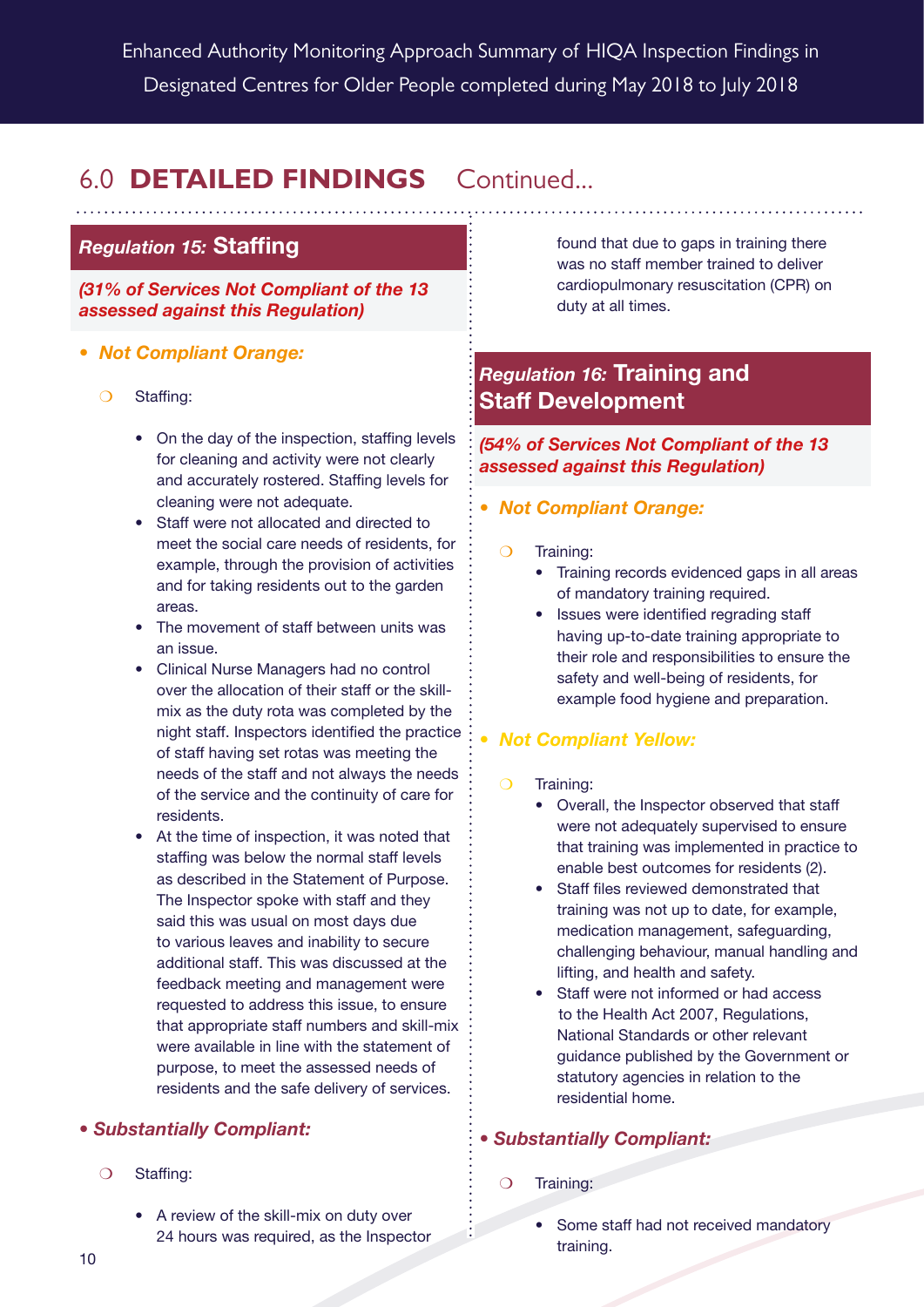- Some staff required updated annual fire safety training.
- Staff required training in responsive behaviour. Inspectors saw that further training dates had been scheduled and the Person in Charge told the Inspectors they were going to continue to provide training in safeguarding on a rolling basis for all staff.

#### *Regulation 19:* Directory of Residents

*(22% of Services Not Compliant of the 9 assessed against this Regulation)*

- *• Not Compliant Yellow:*
	- O Directory of Residents:
		- The Directory of Residents was not available. The document provided only contained details of current residents and not the information required by the Regulations.
- *Substantially Compliant:*
	- O Directory of Residents:
		- The Directory of Residents was maintained. However, minor gaps were noted in the information specified in paragraph (3) of Schedule 3.

#### *Regulation 21:* Records

*(73% of Services Not Compliant of the 11 assessed against this Regulation)*

- *Not Compliant Red:*
	- O Schedule 2, 3 & 4 Documents:
		- The residential home had Garda vetting report confirmation forms in place for staff. However, this is not deemed to be a vetting

disclosure in line with the National Vetting Bureau Act and as required by Schedule 2 of the 2013 care and welfare Regulations.

- Inspectors saw confidential information, including responsive behaviour plans, were maintained at the end of some residents' beds.
- The sample of staff files reviewed did not meet the requirements of the Regulations. Assurance was not available that Garda Síochána (police) vetting was in place for all staff as the necessary documentation was not on site as required by the Regulations. Other gaps were also noted such as lack of references and gaps in employment history.

#### *• Not Compliant Orange:*

- O Schedule 2, 3 & 4 Documents:
	- Not all records were accurately maintained, for example staff files and the roster.
	- The Inspector reviewed staff files and found gaps in the documentation with Schedule 2 Regulation requirements.
	- Records relating to Schedule 2, 3 and 4 were not securely maintained:
		- Staff had inappropriate access to staff files, and information on the office computer was not secure.
		- Other records such as the complaints log were kept in the office of the Person in Charge; this office was not secured.
		- A new secure keypad access office was made available. This contained a secure unit to hold residents' files, however, the door to this room was not maintained secure so confidentiality could not be assured.
	- Comprehensive records as required in Schedule 3 were not maintained for each resident, for example,
		- A record of each drug and medicine administered signed and dated by the staff administering the drugs and medicines in accordance with professional guidelines.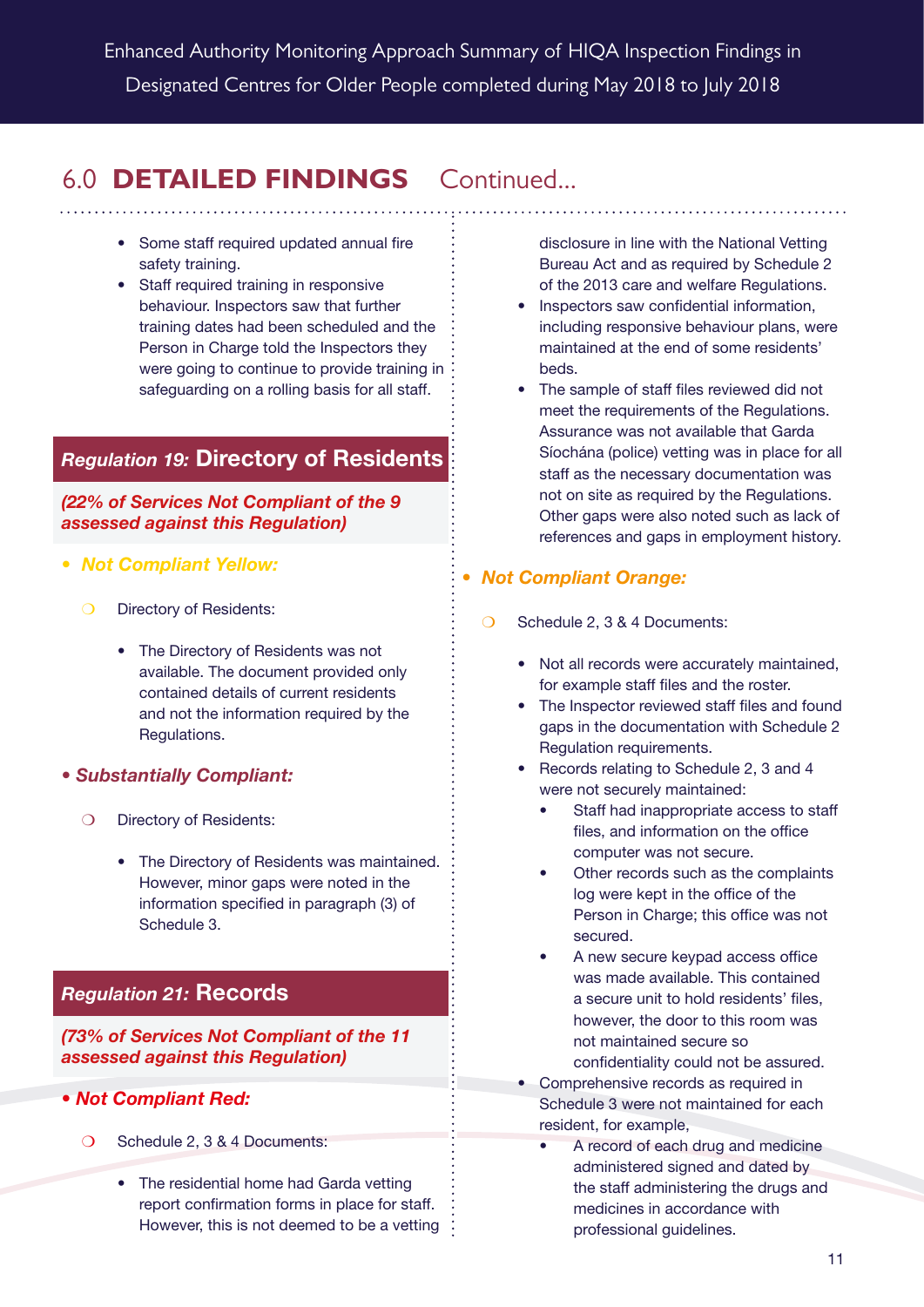- A record of medication errors; details of any specialist communication needs of the resident and methods of communication that may be appropriate to the residents.
- Comprehensive records as required in Schedule 4 were not available, for example, the complaints log.
- Some of the documentation and records relating to the management of controlled drugs was not in line with best practice professional guidelines to minimise the risk of errors or near misses.
- Improvement was required to ensure consistent practice when a resident refused to take a prescribed medication. Whenever a resident refused medication 'R' was recorded in the medication administration record but not initialled by the staff member in line with best practice.

#### *• Substantially Compliant:*

- O Schedule 2, 3 & 4 Documents:
	- The Inspector reviewed a sample of staff files and found that some were not complete. For example, three of four files reviewed did not contain a satisfactory history of gaps in employment, as required by the Regulations.

#### *Regulation 23:* Governance and Management

#### *(100% of Services Not Compliant of the 15 assessed against this Regulation)*

- *• Not Compliant Orange:*
	- O Management:
		- The management systems in place to ensure that the service provided is safe, appropriate, consistent and effectively monitored, required further development.
		- There were issues of non-compliance with

regulatory requirements which indicated to Inspectors that the management system did not fully support a service that was safe, appropriate, consistent and effectively managed.

- The Inspectors identified that there was no clearly defined management structure that identified the full lines of authority and accountability of all the managers roles.
- Based on the cumulative findings of this inspection and notifications submitted by the Registered Provider, the management systems in place were inadequate and could not ensure the delivery of safe appropriate, consistent care to residents.
- A new management team was in place without sufficient supports to effectively manage the service. There appeared to be insufficient resources in place to ensure the delivery of safe, quality care services as staff were not always replaced when on leave.
- Management systems were not in place to provide assurances that the service was safe, appropriate, consistent and effectively monitored. Oversight of the roles and responsibilities as described in the Regulations for the Person in Charge was not demonstrated.
- As residents were not assessed routinely as required in the Regulations, it could not be determined whether the service was delivered in accordance with the Statement of Purpose and in compliance with their conditions of registration.
- The necessary support to facilitate residents' transition from the low dependency service to a service providing full time nursing care was inadequate.
- The Inspector found that the roles, responsibilities and the lines of authority and accountability of each member of the management team were not clear.
- ❍ Audits:
	- Audits completed by management to ensure the safety and the quality of care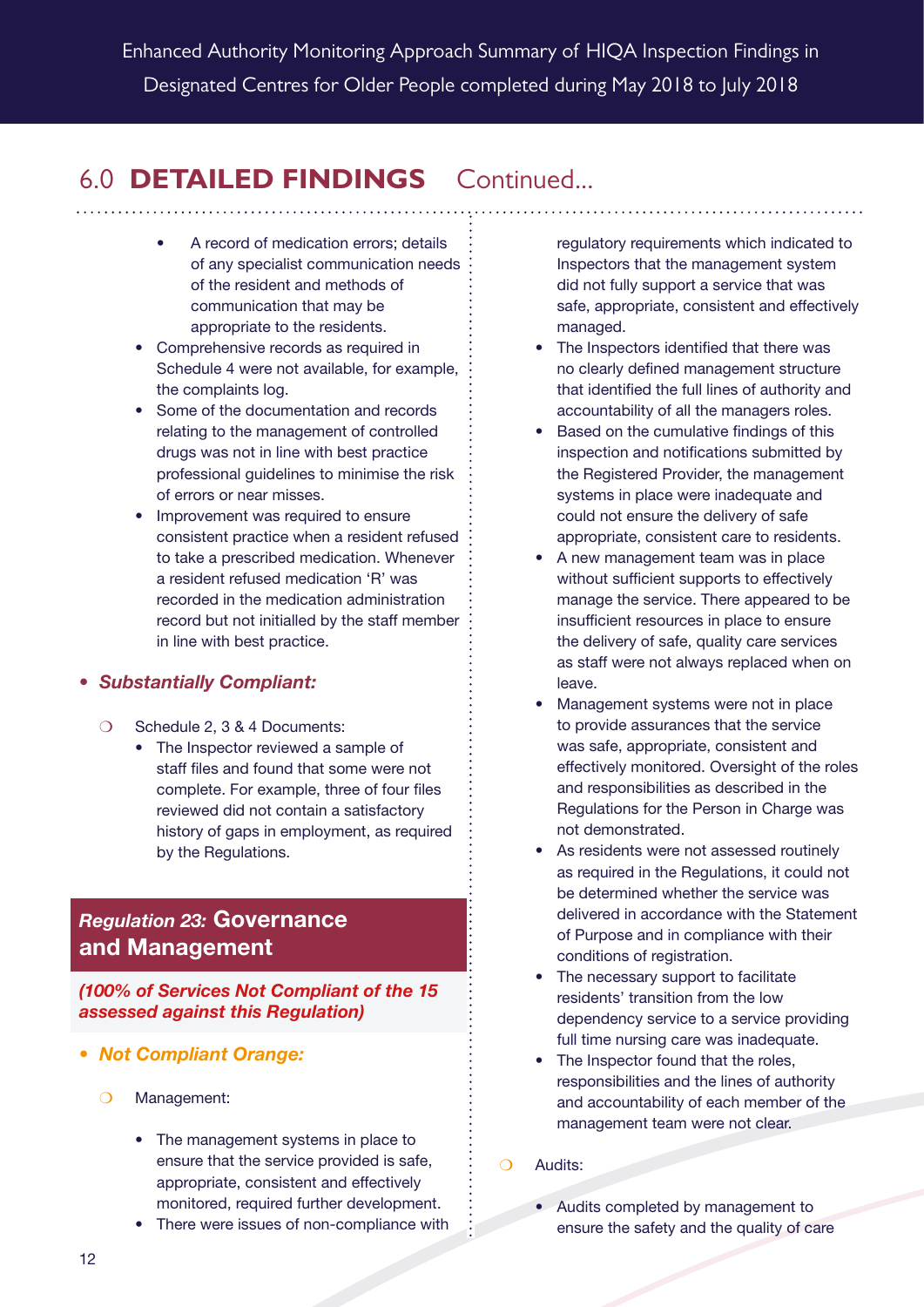did not include a meaningful review of the quality and safety of care or any quality improvement plans for the service.

- Audits did not demonstrate consistent or effective monitoring of the service.
- The audit programme required further development to ensure that the service provided was safe, appropriate and consistent.
- Audits had been completed on several areas. However, insufficient information was gathered and there was limited evidence of residents' consultation.

#### ❍ Annual Review:

- There were no annual reviews of the quality and safety of care delivered in the residential home.
- It was unclear if the annual review into the quality and safety of care was completed as it was not made available to the Inspector.

#### *• Not Compliant Yellow:*

- Management:
	- There was scope for improvement in the audit process. For example:
		- Issues identified in medication management audits did not inform the near miss and errors medication records to safeguard residents.
		- The infection control audit did not include observation of practice, so it could not be assured that best practice was adhered with to minimise risk of cross infection to residents and staff.

#### Audits:

 • The audit schedule was based on the requirements set out in Regulation 23 (d), for example medication management, restrictive practice, nutrition and hydration, infection control and caring for residents with responsive and or distressed

#### behaviours.

 • While some audits influenced and improved practice, others required further consideration to reduce risk and enhance practice.

#### O Annual Review:

 • The annual review for 2017 was examined and it detailed a review of the quality of care; residents surveys and meetings showed that residents were actively involved in the running of the residential home. However, this was not reflected in the annual review.

#### *• Substantially Compliant:*

- ❍ Management:
	- Some improvement was required in relation to the recording of one of the regular management meetings to ensure all issues were adequately identified, recorded and highlighted to all members of the management team.
	- Due to the size, design and layout of the residential home some improvement in staff monitoring arrangements was required, to ensure suitable access to all staff in an effective and timely manner.
	- There was some evidence that the residential home may not have adequate resources for the completion of planned premises building works.

#### *Regulation 24:* Contract for the Provision of Services

#### *(33% of Services Not Compliant of the 9 assessed against this Regulation)*

- *• Substantially Compliant:*
	- O Contract of Care:
		- Contracts of Care did not contain all the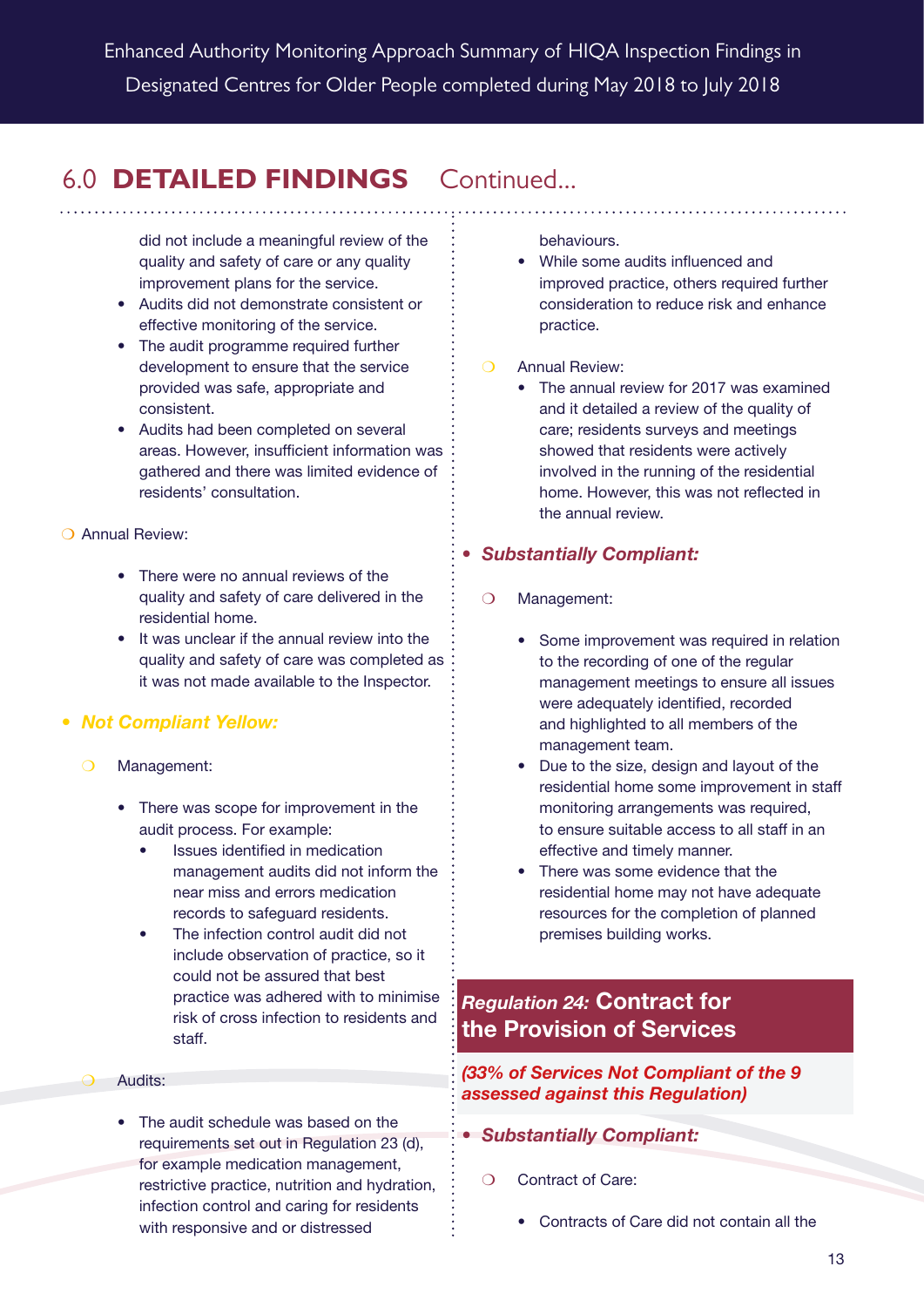necessary information.

 • Contracts of Care were in place for each resident. However, they were not always signed or dated by the resident and/or the Registered Provider or their representative.

#### *Regulation 30:* Volunteers

*(50% of Services Not Compliant of the 4 assessed against this Regulation)*

- *• Not Compliant Yellow:*
	- ❍ Volunteers:
		- Volunteers working within the residential home did not have their roles and responsibilities set out in writing.
- *• Substantially Compliant:*
	- ❍ Volunteers:
		- The roles and responsibilities were not set out for one volunteer who performed a key role.

# *Regulation 31:* Notification of Incidents

*(10% of Services Not Compliant of the 10 assessed against this Regulation)*

#### *Substantially Compliant:*

- ❍ Notification of Incidents:
	- While notifications were submitted in a timely manner, there were occasions when restraint was used, and it was not comprehensively reported, for example, residents' personal alarms.

# *Regulation 32:* Notification of Absence

*(100% of Services Not Compliant of the 1 assessed against this Regulation)*

- *• Not Compliant Orange:*
	- O Notification of Absence:
		- The Inspectors were not notified of the absence of the Person in Charge in accordance with the requirements of legislation.

*Regulation 33:* Notification of Procedures and Arrangements for periods when Person in Charge is absent from the Designated Centre

*(100% of Services Not Compliant of the 1 assessed against this Regulation)*

#### *• Not Compliant Orange:*

- O Notifying HIQA:
	- HIQA were not notified in a timely manner of the arrangements in place for the period when the Person in Charge was absent from the residential home.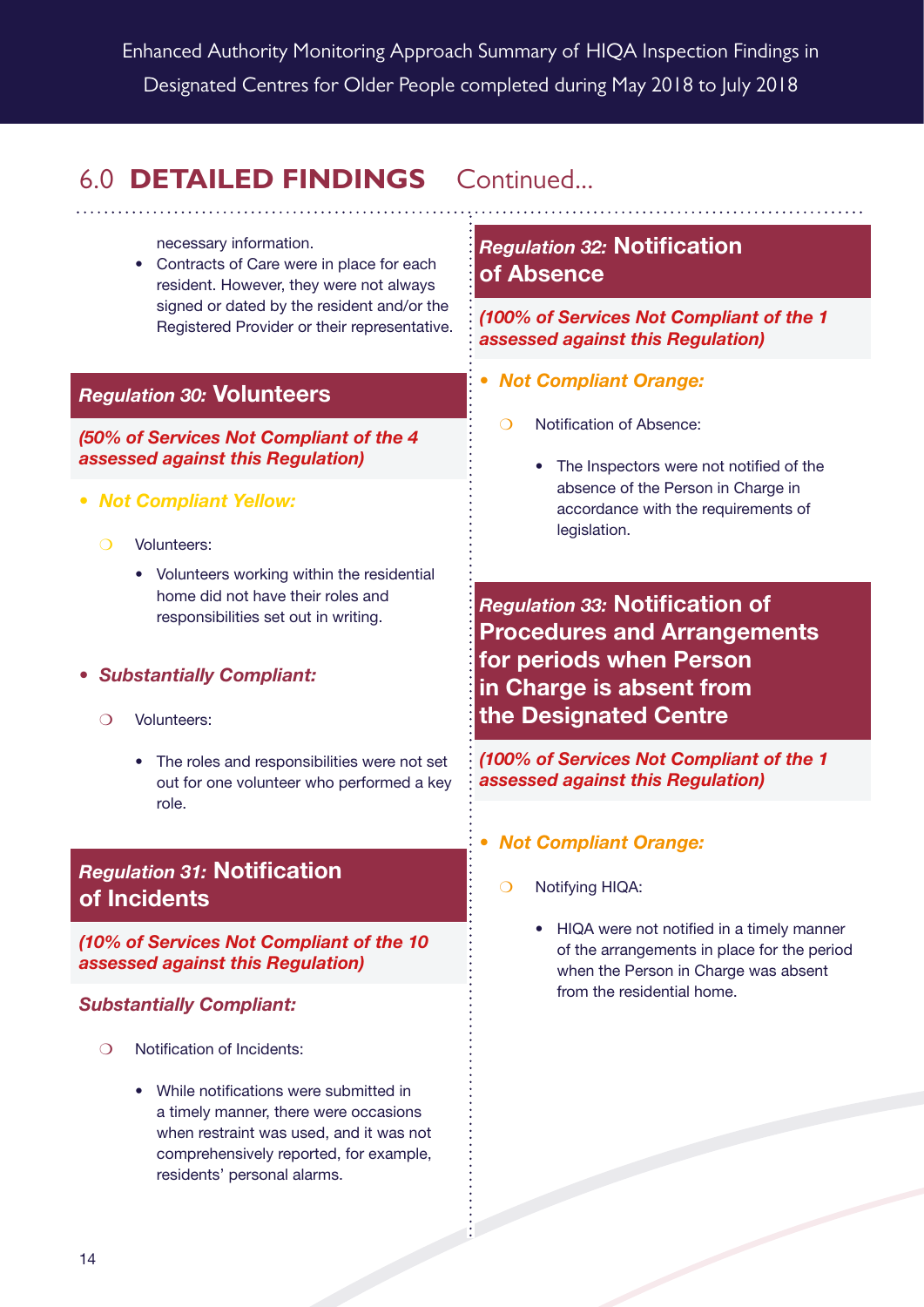# 6.0 **DETAILED FINDINGS** Continued...

#### *Regulation 34:* Complaints Procedure

*(55% of Services Not Compliant of the 11 assessed against this Regulation)*

- *• Not Compliant Orange:*
	- O Complaints:
		- The Inspector could not assess whether the requirements set out in the Regulations were met as the complaints log was mislaid and not available for inspection.
- *• Not Compliant Yellow:*
	- O Complaints:
		- While complaint records comprehensively described the nature of the complaint, measures for improvement in response to complaints to mitigate the chance of recurrence was not evident.

#### *• Substantially Compliant:*

- O Complaints:
	- The complaints policy needed to be amended to include details of the persons nominated for specific roles as required by the Regulations.
	- A copy of the complaint's procedure was not on display in a prominent position, as required by the Regulations, to ensure that residents could access it easily.
	- The Inspector noted from complaint records viewed, that a resident and/or their representatives had complained about the unsuitability of one of the six bedded rooms. Complainants expressed concerns regarding the lack of personal storage space. In addition, there were complaints recorded in relation to the unsuitability of the three bedded room as it was reported to be too small and gets cluttered. The Person in Charge had highlighted

 and escalated these issues as per HSE policy to the Registered Provider representative. However, the Registered Provider representative had not put in place adequate measures required for improvement in response to these complaints.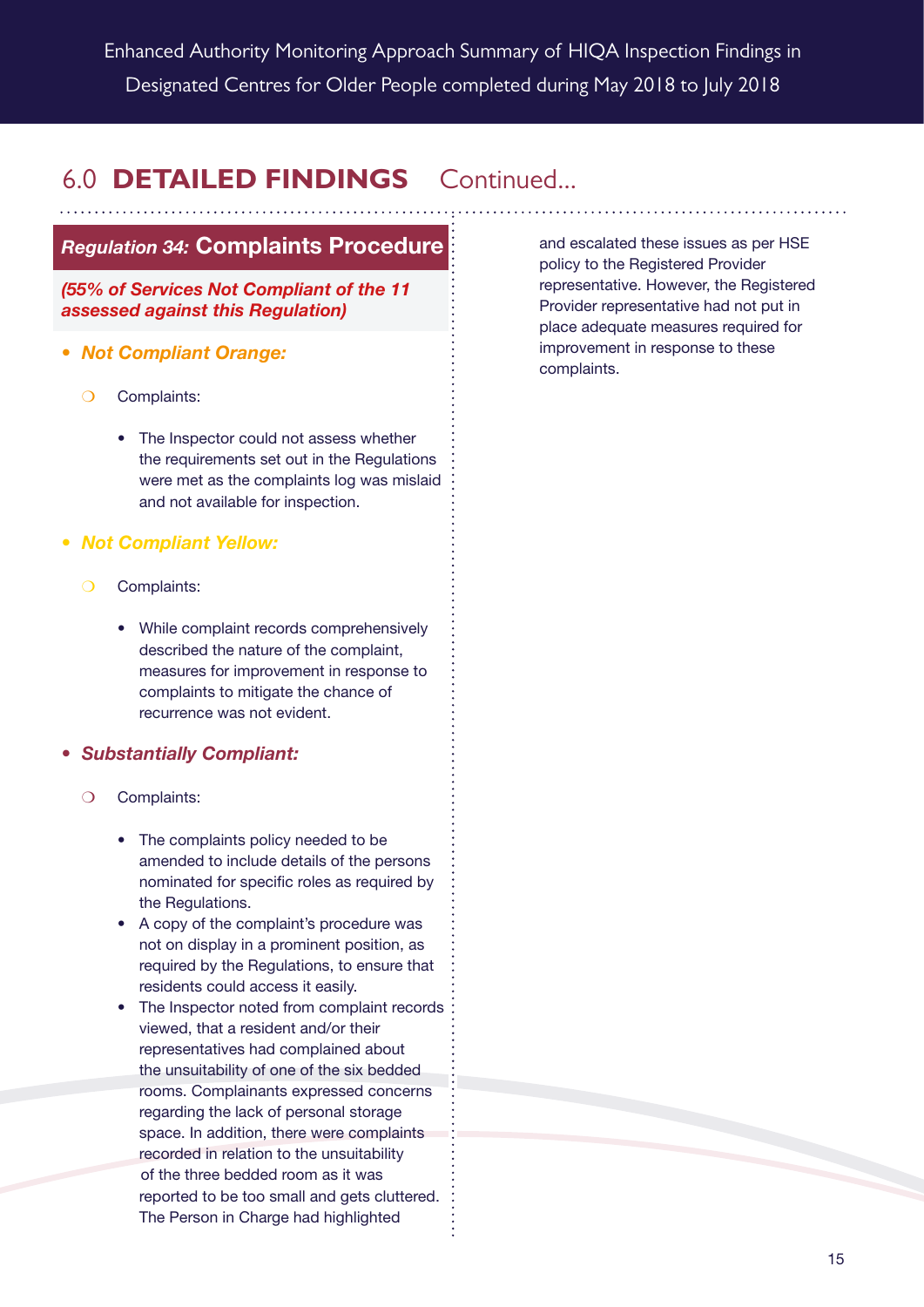# 6.0 **DETAILED FINDINGS** Continued...

# *Dimension 2:* Quality and Safety

#### *Regulation 5:* Individual Assessment and Care Plan

*(46% of Services Not Compliant of the 13 assessed against this Regulation)*

- *• Not Compliant Orange:*
	- O Care Plans:
		- From the sample of care plans reviewed, development was required to ensure sufficient detail was available to guide staff.
		- Residents were not included in the care plan reviews.
		- Care plans and assessments were not always updated in compliance with the regulations or as necessary when the conditions of the residents changed.
		- Incidents were recorded but they did not inform assessments or care plans to enable learning and minimise the risk of recurrence. Incidents were not followed up to ensure the safety of the resident affected, or other residents or staff.
		- A structured transition programme was not in place for residents to support them when their dependency increased.
		- The Inspector tracked files of multiple residents within the residential home and noted that there were major gaps in the files of newly admitted residents. Residents did not have comprehensive assessments carried out and care plans were not in place to guide staff in how to meet the needs of the residents.

#### *• Not Compliant Yellow:*

- O Care Plans:
	- Some care plans reviewed by the Inspector did not have valuable information to inform a holistic approach to the care of residents.

#### *• Substantially Compliant:*

- ❍ Care Plans:
	- There were no regular daily recording in some residents' notes, this was particularly relevant where residents had complex care needs and some of the language used, which was noted by the Inspector, was not person centered.
	- The Inspector saw an audit that had been carried out and some of the recommendations had been implemented. However, some gaps were still evident. This included providing sufficient detail to guide staff and reviewing the care plans as required.

#### *Regulation 6:* Healthcare

#### *(18% of Services Not Compliant of the 11 assessed against this Regulation)*

#### *• Not Compliant Yellow:*

- O Healthcare:
	- Improvement was required to ensure that medication practices were safe. Drug administration documentation required review to ensure clarity and to mitigate the risk of medication errors.

#### *• Substantially Compliant:*

- ❍ Healthcare:
	- The Inspector found conflicting advice on some drug sheets relating to the crushing of medications. Drug administration documentation required review to ensure clarity and mitigate the risk of medication errors.
	- Generally, nurses initialled that they had given medication in the drug administration record; however, when a resident refused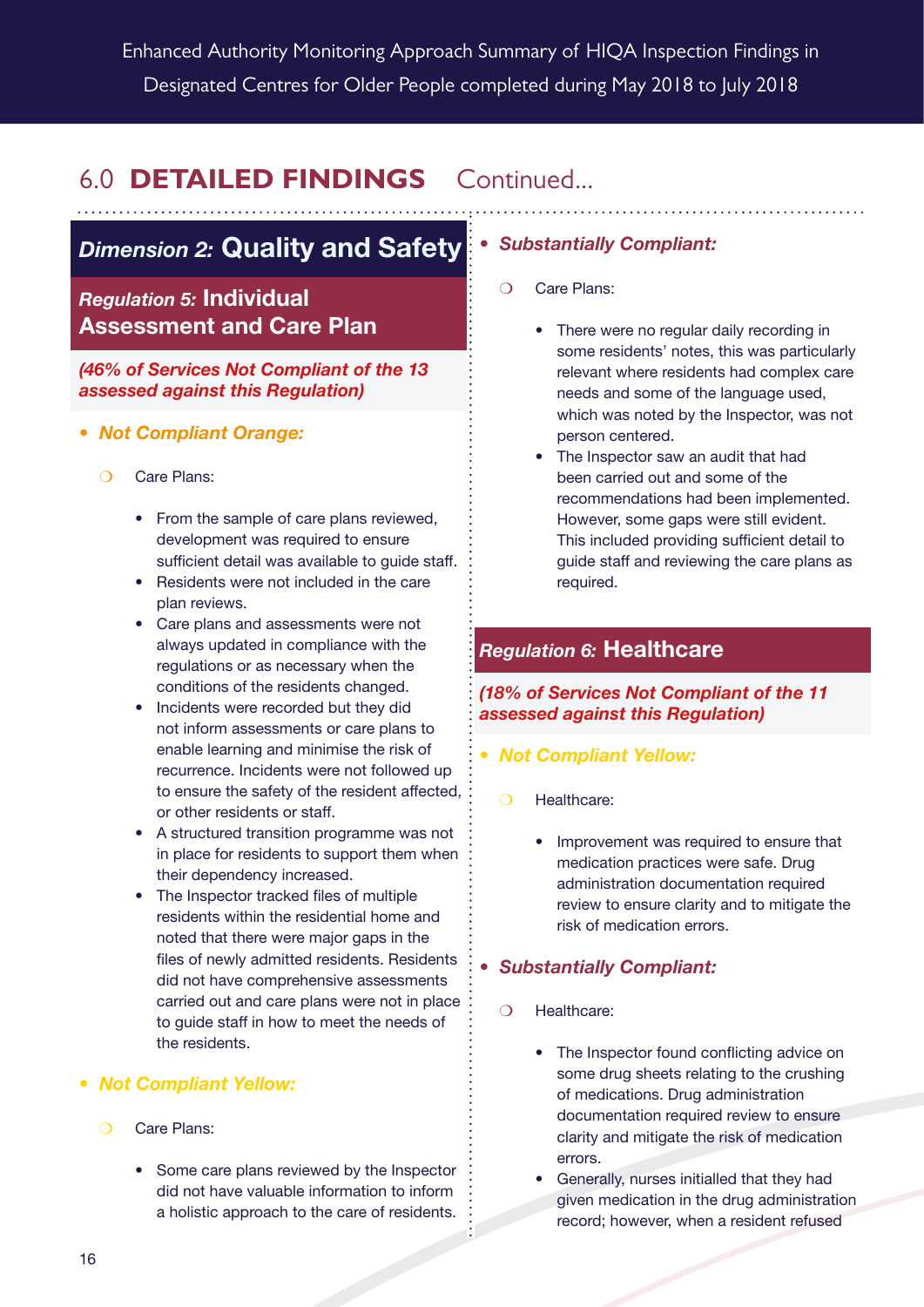a medication, 'R' was recorded without the nurses' initials, which is not in accordance with professional best practice guidelines.

#### *Regulation 7:* Managing Behaviour that is Challenging

*(54% of Services Not Compliant of the 13 assessed against this Regulation)*

#### *• Not Compliant Orange:*

- O Staff Training:
	- The review of the documentation in place found that the care plans required further detail to guide staff.
	- The Inspector found further development and education for staff was required to ensure that the ongoing requirement for bedrails is appropriately reviewed.
- O Bedrails:
	- The residential home had a high number of residents using bedrails at night. There was no evidence that all other alternatives to restraint had been tried to ensure bedrails were the least restrictive form of restraint.
- O Recording Incidents of Responsive Behaviours:
	- Incidents of responsive behaviours were recorded in residents' care notes and in the incident log, however, they did not inform care planning for behavioural support strategies to enable positive outcomes for residents and minimise the likelihood of recurrence of such behaviours.
- ❍ Consent:
	- Consent forms did not evidence if the decision was made in consultation with the resident.

#### *• Not Compliant Yellow:*

- ❍ Restraint:
	- The Inspector observed there was a proactive response to residents with significant communication needs, this was not implemented consistently.

#### *• Substantially Compliant:*

- ❍ Staff Training:
	- Not all staff had the required training on the day of inspection.
- O Care Plans:
	- The Inspector noted care plans did not provide details of possible triggers or intervention to use for individual residents.
- O Restraint:
	- Some improvement was required to ensure the use of restraint was in line with national policy. The Inspector reviewed the use of restraint and noted that risk assessments had been undertaken. However, there was no documented evidence that alternatives had been trialled prior to the use of restraint.

#### *Regulation 8:* Protection

#### *(9% of Services Not Compliant of the 11 assessed against this Regulation)*

- *• Not Compliant Orange:*
	- O Safeguarding:
		- Incidents relating to communication needs were not identified as such; there was no follow-up of incidents to identify triggers and to inform care or to plan care.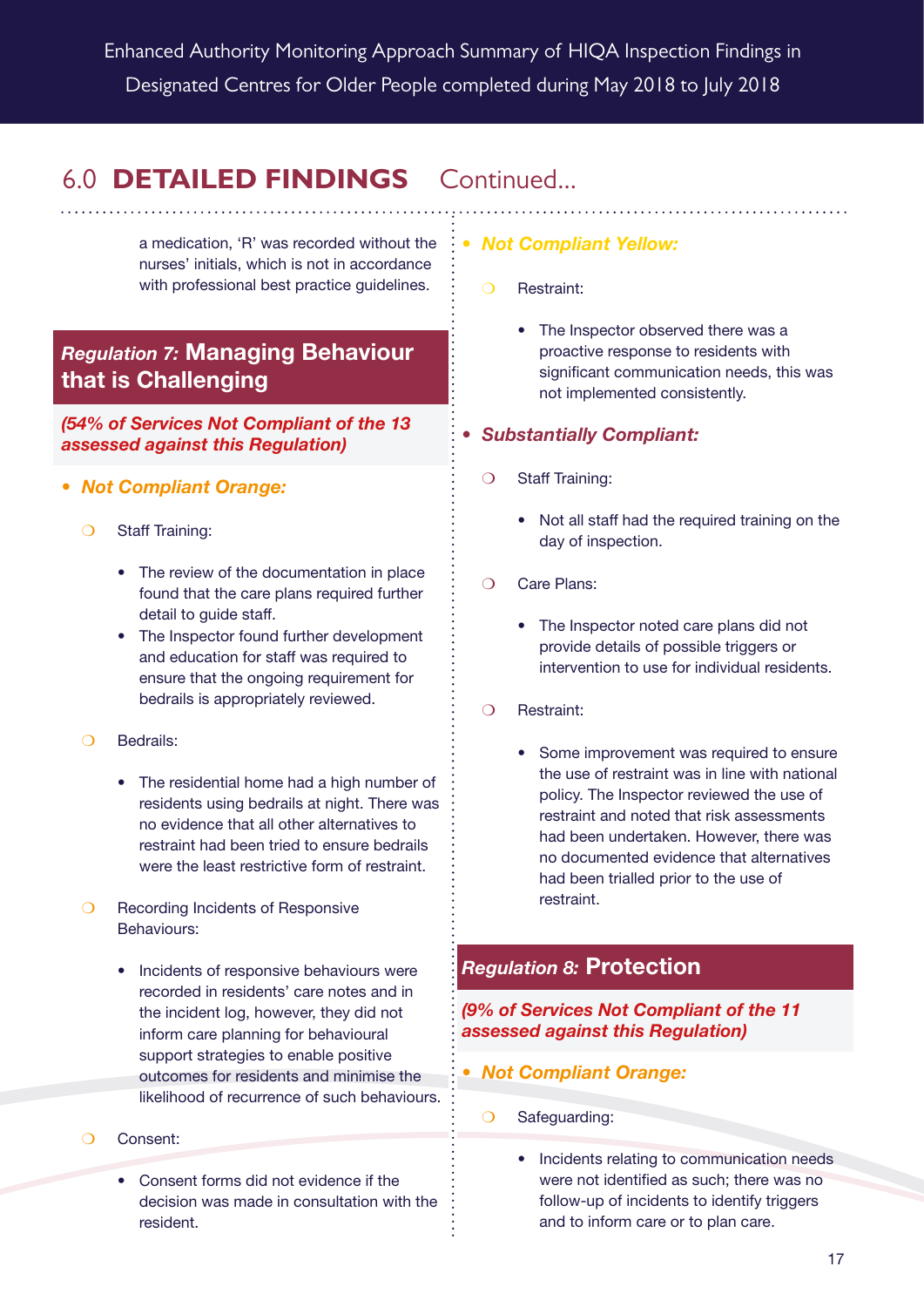# 6.0 **DETAILED FINDINGS** Continued...

 • As the complaints log was mislaid, the Inspector could not determine if issues raised were followed up, reviewed or whether there was learning from issues to positively influence practice.

. . . . . . . . . . . . . . .

- Training records reviewed indicated that not all staff were facilitated to attend training related to the care of older people with responsive behaviours.
- The procedures and practices in place to keep residents' money safe required attention. The residential home had petty cash available, however, this was unsecured and there was no accountability for this, so the residential home funds could not be assured.

#### *Regulation 9:* Residents' Rights

*(55% of Services Not Compliant of the 11 assessed against this Regulation)*

- *• Not Compliant Orange:*
	- O Privacy and Dignity:
		- Findings of non-compliance in relation to residents' rights and dignity included:
			- Use of commodes due to lack of sufficient toilet/shower provision,
			- Dirty toilet areas,
			- Lack of privacy,
			- Inconsistent activity provision,
			- Lack of safe outdoor space,
			- Lack of natural light in main living/ communal area,
			- Lack of alternative/choice of areas to sit in during the day outside of the bedrooms.
		- The Inspectors identified a number of areas where residents' rights were not upheld:
			- The right to privacy and dignity: the use of multi-occupancy rooms for up to six residents did not support the receipt of personal care and communication in a manner that protected privacy and dignity.
- Privacy screens provided visual protection but did not adequately protect the privacy of residents in relation to the conduct of personal activities and communication.
- Residents were limited in their choice of bedroom due to a lack of private accommodation.
- Residents were limited in their choice of sitting area during the day.
- As there was not enough dining space on all units, residents on those units did not always have choice in dining areas.
- The Inspector noted that not every bedroom door was lockable and therefore potentially reduced residents' opportunities to undertake personal activities in private.

#### *• Not Compliant Yellow:*

- O Residents Ability:
	- The Inspector found that the appropriate support to facilitate independence and autonomy required further review to ensure care was delivered with regard to residents' ability. For example, at mealtimes the Inspector observed that residents had to ask for help rather than help being offered; fluids were not always put within the reach of residents.

#### *• Substantially Compliant:*

- O Privacy and Dignity:
	- Residents did not have the option to have a bath.
	- There was Closed Circuit Television (CCTV) cameras located at the entrance and a number of internal locations in the residential home. The Person in Charge outlined that CCTV cameras were only used in relation to maintaining the safety of the residents. The Inspector noted there was no publicly displayed sign informing residents and/or visitors that such CCTV cameras were in use in the residential home.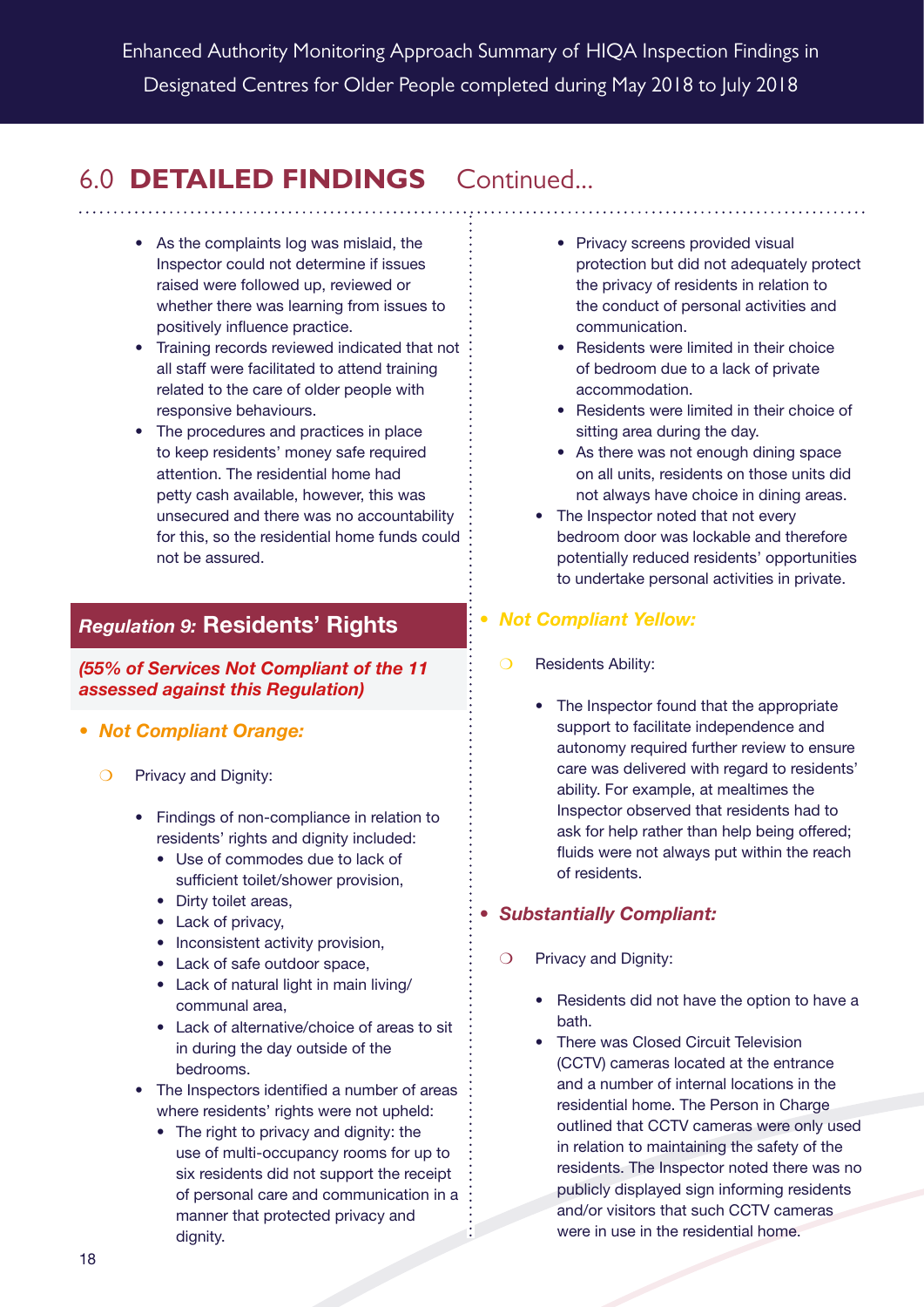# 6.0 **DETAILED FINDINGS** Continued...

#### *Regulation 11:* Visits

*(20% of Services Not Compliant of the 10 assessed against this Regulation)*

- *• Not Compliant Orange:*
	- ❍ Visitors:
		- The Inspector saw many visitors continued to visit residents in the multi-occupancy bedrooms as there were limited private or communal rooms for visiting. These visiting arrangements did not promote the dignity of the residents in the other beds who may require personal care or be trying to sleep/ rest, watch television while visitors were in their bedroom.

#### *• Substantially Compliant:*

- O Visitors:
	- Improvements were required to ensure suitable communal facilities were available for residents to receive visitors. For example, aside from the one sitting room there was an oratory room. However, this oratory was not suitable for all residents use as the only seating in this room were church pews which were not adequately accessible for a number of residents to be able to meet their visitors in private.
	- The residential home's visiting policy required review as it stated visiting was restricted to certain hours.

#### *Regulation 12:* Personal Possessions

*(33% of Services Not Compliant of the 6 assessed against this Regulation)*

#### *• Not Compliant Orange:*

- O Storage of Personal Belongings:
	- Wardrobes were too small and did not facilitate resident's choice of clothing available to them (2).
	- Multi-bedded rooms afforded little space, privacy or room for personal storage. These rooms were generally not personalised as space did not allow.
	- There was inadequate space for residents to store their clothes and personal possessions and to have access and control of personal possessions.
	- There was inadequate storage in the residential home for residents' personal clothing or belongings. This lack of storage space was also evidenced on the first day of the inspection when the Inspector observed a bag of residents' laundry was stored on the floor beside a resident's bed. The impact of this reduced space was marginally mitigated by the short time frame residents stayed in the residential home. In addition, residents told the Inspector that their relatives brought their laundry home most days so that it generally did not build up. The Inspector noted that this was the case, on the days of inspection.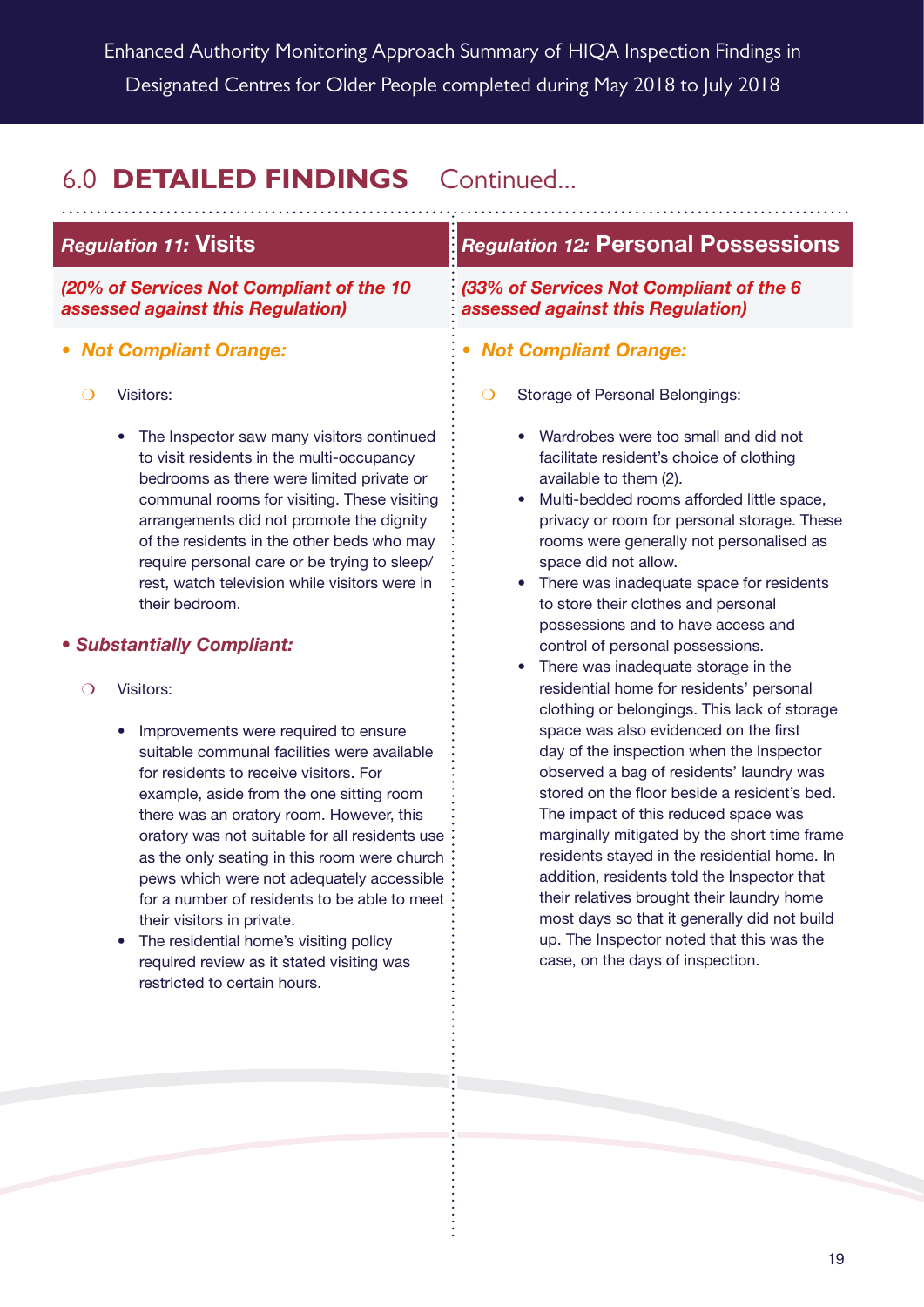# 6.0 **DETAILED FINDINGS** Continued...

#### *Regulation 13:* End of Life

*(20% of Services Not Compliant of the 5 assessed against this Regulation)*

- *• Not Compliant Orange:*
	- O End of Life Care:
		- There were not enough single rooms in the residential home to facilitate residents to have privacy at end stage of life.
		- There were no suitable facilities available for families to spend time alone with residents as they approached end of life. Residents told Inspectors how difficult it is when another resident was at end stage of life in their room.

#### *Regulation 17:* Premises

*(80% of Services Not Compliant of the 10 assessed against this Regulation)*

- *Not Compliant Red:*
	- ❍ Premises:
		- Significant improvements in relation to the design and layout of the sitting and dining rooms remain outstanding.
			- The height of the skylight window in the current sitting room does not enable residents to see outside when seated or in a standing position.
			- The Inspector noted the sitting room was too warm registering a temperature of 25.8 degrees centigrade at the time of the inspection.
			- Improvement was required to the skylights, including fitting with double glazed units to minimise draughts within the residential home.
			- Although a separate toilet was set aside for catering staff, this was inaccessible as residents' chairs were placed in front

of the entrance door which was in the sitting room.

 • A gap between the closed doors to the main entrance also caused a notable draught resulting in heat loss, and a draught when seated in the front hall.

#### *• Not Compliant Orange:*

- O Premises:
	- Areas of non-compliance identified include:
		- Floor levels,
		- Cleaning regimes,
		- Lack of sanitary facilities,
		- Lack of natural light in communal areas,
		- Lack of suitable private visiting areas apart from bedroom space.
	- There was an inadequate number of toilets for resident's use, for example, there was just one usable toilet in the female section for eight residents as the second toilet was not fit for purpose because it was so small when a resident used the facility the door could not be closed.
	- There was inadequate provision of bathing facilities.
	- There was inadequate communal space in one section of the residential home; most residents in these units continued to be seated near their beds for large parts of the day.
	- Multi-occupancy bedrooms:
		- Some multi-occupancy bedrooms could not accommodate a bed-side chair or wardrobe alongside residents' beds particularly in the seven bedded room unit and a five bedded room unit.
		- Some multi-occupancy bedrooms and single rooms could only be accessed via other multi-occupancy bedrooms.
		- Some toilet and shower facilities could only be accessed through a series of multi-occupancy bedrooms.
	- A number of residents did not have easy access to their wardrobes.
	- There was a lack of private space for residents to meet their visitors in private if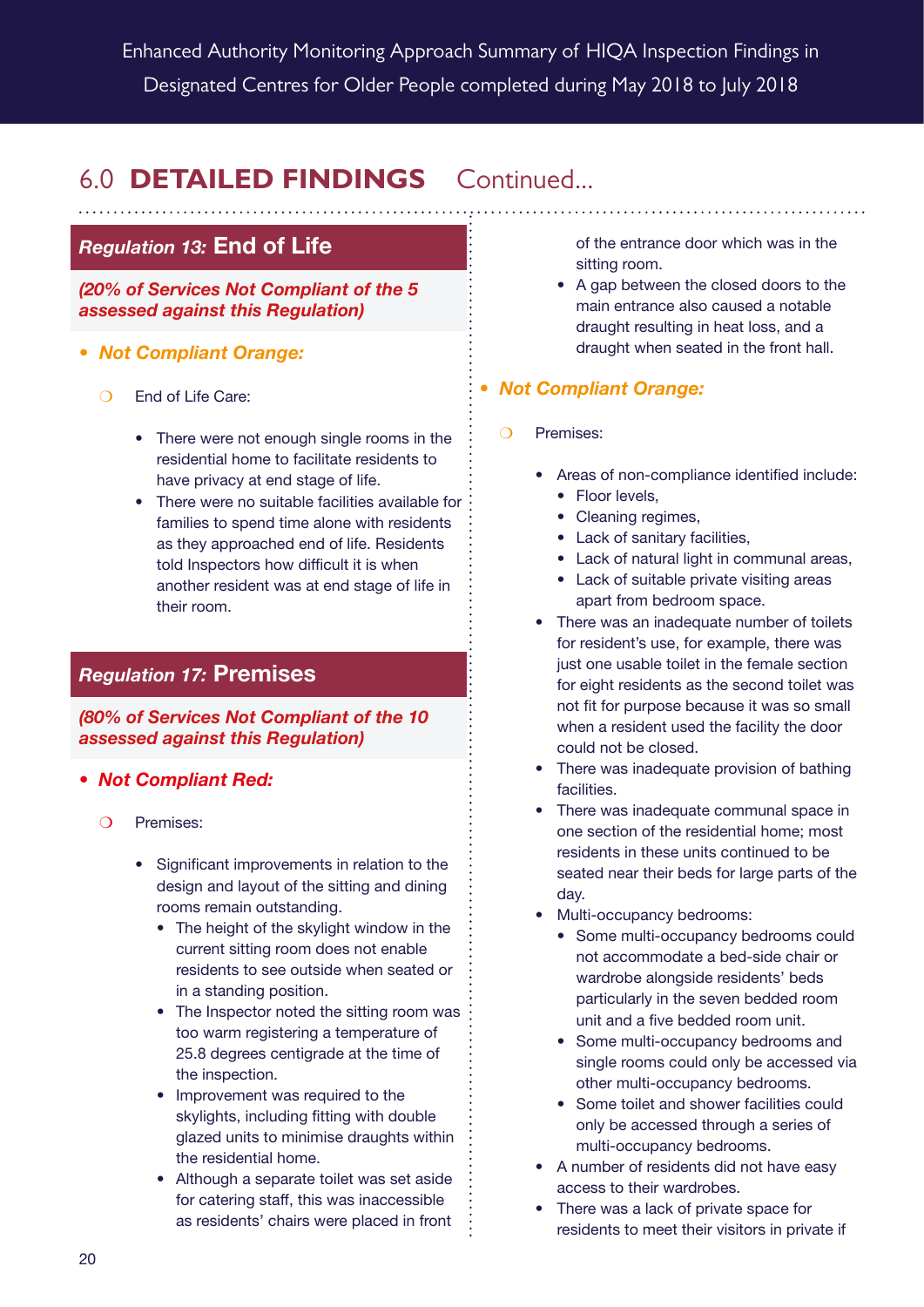they wished.

- There was a lack of private rooms to accommodate residents, especially at endof-life care
- The floor required repair in parts of the residential home.

- Access to the sluice room was through the smoking room; it was not fit for its intended purpose to facilitate best practice and minimise the risk of cross infection.
- The lack of space also reduced the amount of furniture or personal memorabilia that could be accommodated and there was no individual lockable storage available for residents.
- The windows in the bedrooms were not suitable as residents could not see the outside from their beds.
- The design, layout and location of the two sluice areas adjacent to bedded wards continued to be unsuitable and potentially compromised the prevention of cross contamination.
- There was only one television in each of the multi-occupancy bedrooms which did not afford adequate choice for residents.
- There were ramps and hand rails at the entrance to the premises however, the Inspector noted that there were no hand rails or suitable adaptations on any internal corridors.
- The laundry room was unsuitable in the design and layout. For example, the finish of the floor and most of the wall areas was of rough plaster and difficult to clean. There was evidence of cobwebs and stains in a number of hard to reach areas such as behind the washing machines. The laundry room only contained one unsuitable domestic style cold water tap and there was no wash hand basin available for staff use.

#### *• Not Compliant Yellow:*

- O Premises:
	- External grounds available to residents were in a poor state.

- Repair and refurbishment work on the garden furniture and walkways was not identified in the contracts reviewed.
- Sluice room doors were not closing properly to prevent unauthorised access.
- Door wedges and chairs were used to keep fire doors ajar and prevent closure of these doors in the event of a fire. While there were emergency evacuation floor plans in each bedroom, there were none on corridors. In addition, floor plans did not identify one's position in relation to the floor plans, so it would be difficult for anyone to interpret the plans.
- Closed circuit television (CCTV) was in place and a viewing screen was in place in the Person in Charge's office with views of hallways, doors and the main sitting room which encroached on people's dignity.

#### *• Substantially Compliant:*

- O Premises:
	- Some minor redecoration was required to some areas of the premises and one of the outside garden areas required review.
	- The Inspector noted that not all rooms used by residents had a call bell facility available for resident's use.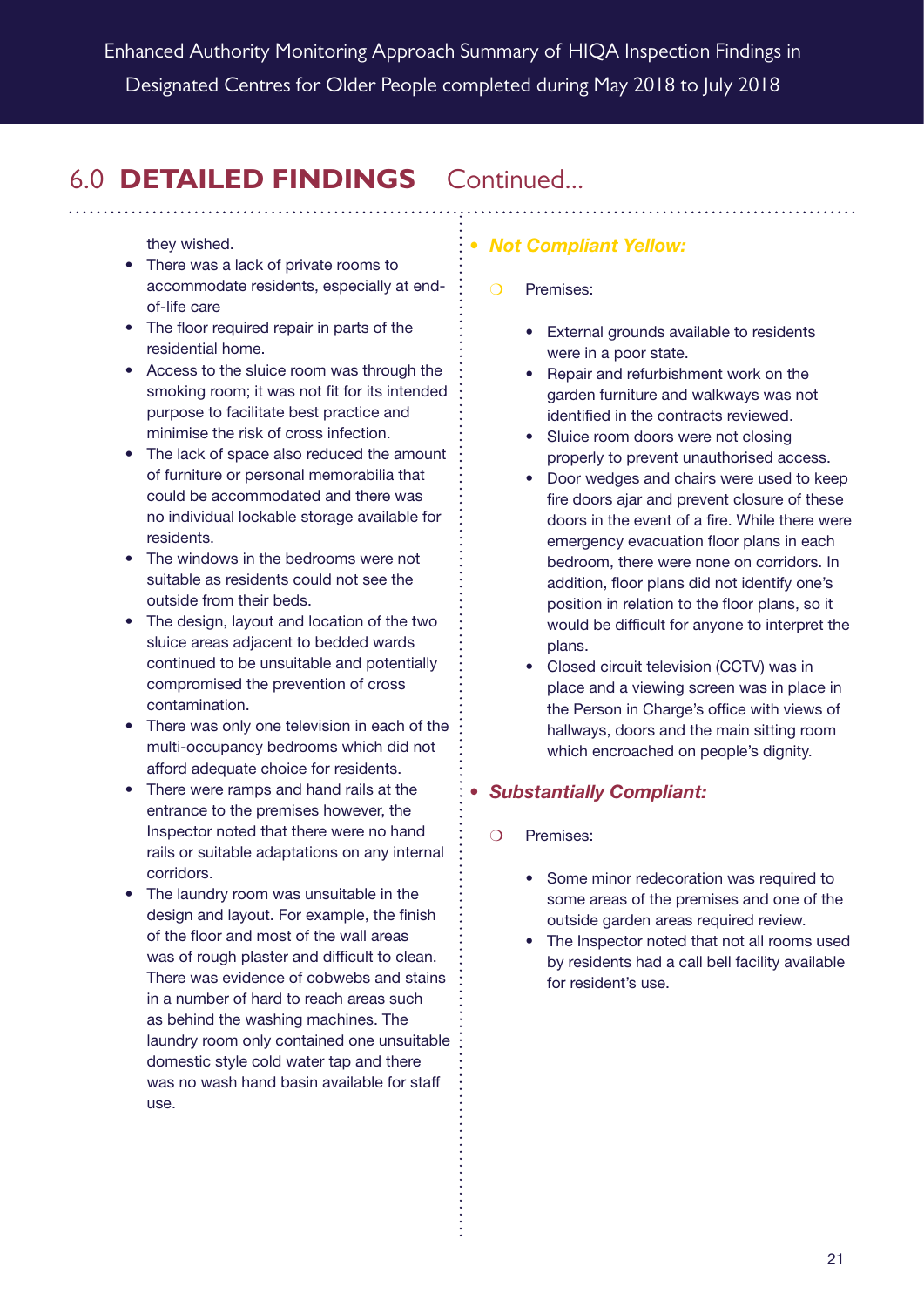# 6.0 **DETAILED FINDINGS** Continued...

#### *Regulation 18:* Food and Nutrition

*(18% of Services Not Compliant of the 11 assessed against this Regulation)*

- *• Not Compliant Orange:*
	- O Food and Nutrition:
		- The Inspector was not satisfied that each resident was offered choice at mealtimes and that food was consistently safely stored.
		- It was noted that the current system is for a member of staff to go to various shops and purchase foods, including high-risk foods such as meat and fish. However, the Inspector noted that although a system was in place to check the temperatures of the food when it arrived at the kitchen, this was not consistently being undertaken.
		- The Inspector noted that choice was not always available to residents, in particular residents who required their meals in a modified consistency.
		- On day one of the inspection, the menu was not on display and a choice was not available to all residents.

#### *• Substantially Compliant:*

- ❍ Food and Nutrition:
	- A review was required to ensure residents with specialist prescribed dietary requirements have their needs met.

### *Regulation 20:* Information for Residents

*(17% of Services Not Compliant of the 6 assessed against this Regulation)*

- *• Substantially Compliant:*
	- O Resident's Guide:
		- Minor amendments to the Resident's Guide were required to ensure contact information for various services was correct.

#### *Regulation 25:* Temporary Absence or Discharge of Residents

#### *(100% of Services Not Compliant of the 1 assessed against this Regulation)*

- *• Substantially Compliant:*
	- O Temporary Absence:
		- The Inspector noted gaps in the documentation. All relevant information about the resident was not communicated when a resident was temporarily absent from the residential home.

#### *Regulation 26:* Risk Management

*(60% of Services Not Compliant of the 10 assessed against this Regulation)*

- *• Not Compliant Orange:*
	- O Risk Management:
		- A number of risks had not been identified and addressed. For example:
			- A small number of wedges in use on fire safe doors.
			- The outdoor area was not secure as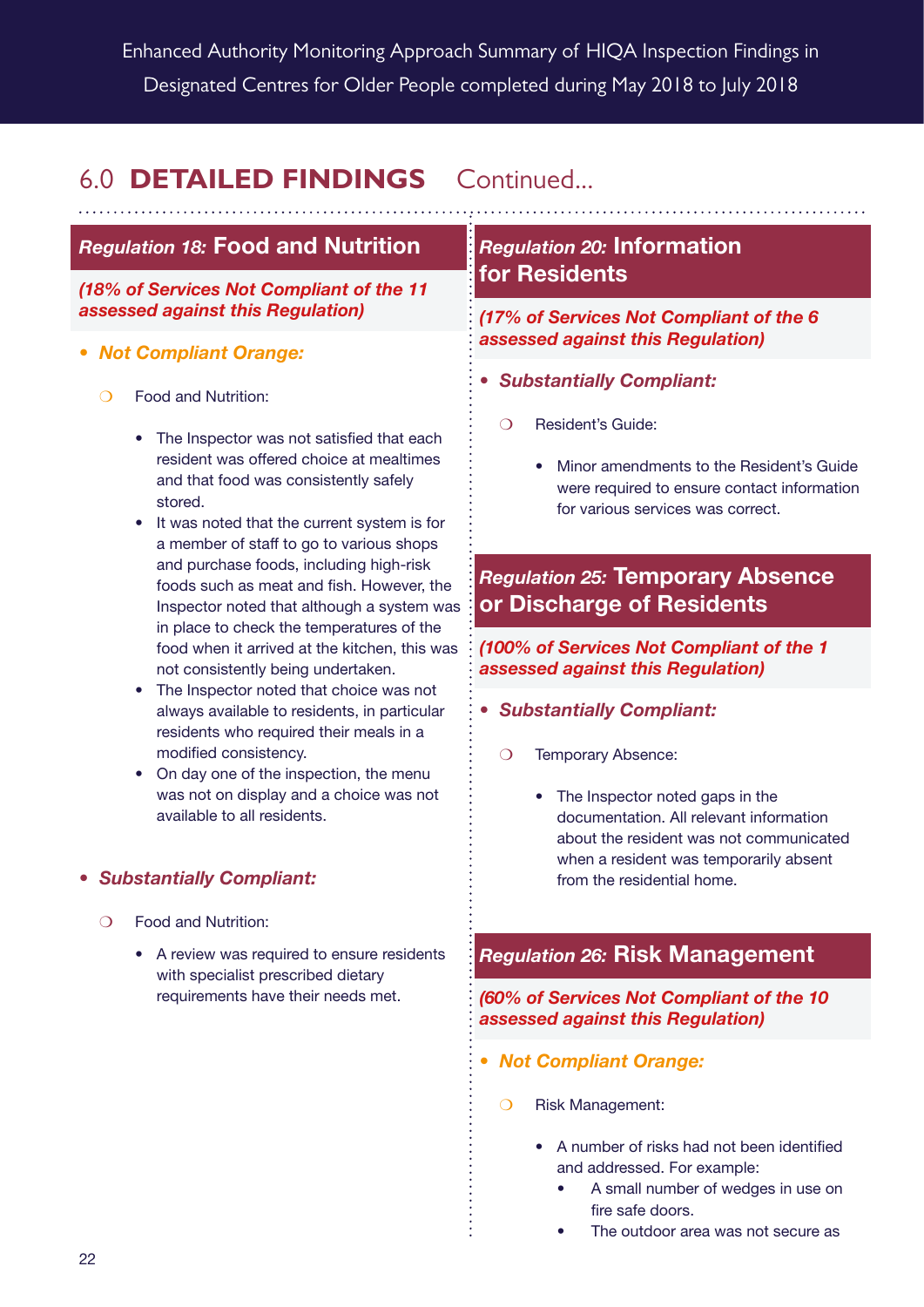the gate to the builders' yard was not closed.

- The gate from the back garden was not locked.
- A sloped wooden ramp, adjacent to the small garden, had not been made safe.
- Oxygen was stored in the staff office without appropriate safety signage.
- The call bell system was routinely turned off when residents were downstairs.
- Hazard identification and assessment of risks throughout the residential home was not completed.
- Inspectors still had concerns in relation to the number of residents accommodated in one compartment. This was relayed to the Person in Charge and the Registered Provider's fire and estates personnel.

#### *• Substantially Compliant:*

- O Risk Management:
	- Although risk management procedures were in place, the policy did not meet the requirements of the Regulations. It did not outline the measures and actions in place to control the risks specified.
	- Improvement was required regarding the arrangements for the hazard identification and assessment of risks in the residential home. For example, the arrangements for some windows to be unrestricted required review and the risk assessment records of residents who smoked did not quantify the actual level of residual risk associated with the resident smoking.
	- Some improvements were required in the hazard identification and assessment of risks in the residential home. Risk assessments were required in relation to the access to cleaning liquids stored on the cleaning trolley and the intermittent unrestricted access to the outside area to the rear of the premises.

#### *Regulation 27:* Infection Control

#### *(54% of Services Not Compliant of the 11 assessed against this Regulation)*

#### *• Not Compliant Orange:*

- O Infection Prevention and Control:
	- Cleaning routines were not consistent and there was a strong odour noted in some areas on the day of the inspection.
	- The duty roster showed that, in general, there were adequate staff to meet the assessed needs of residents, with one exception. There was no cleaner on duty on Sundays cognisant of the size and layout of the residential home to ensure the safety and welfare of residents and staff.
	- Cleaning staff had no specific training to ensure the safety of residents and staff, and to minimise the risk of cross infection.
	- The Inspector observed cleaning staff did not routinely wear protective gloves when cleaning.
	- Cleaning regime for medicine pots did not identify the immersion solution or the date it was prepared in line with best practice guidelines.
	- Items were stored inappropriately in sluice rooms, for example, hair dryers, residents' toiletries and creams. There were no storage racks for bedpans, urinals or commode inserts.

#### *• Not Compliant Yellow:*

- O Infection Prevention and Control:
	- There were many facilities throughout the residential home to enable and ensure effective infection prevention and control practices, however, access to and identification of hand wash facilities required attention in line with best practice guidelines and National Standards.
	- The annual audit for infection control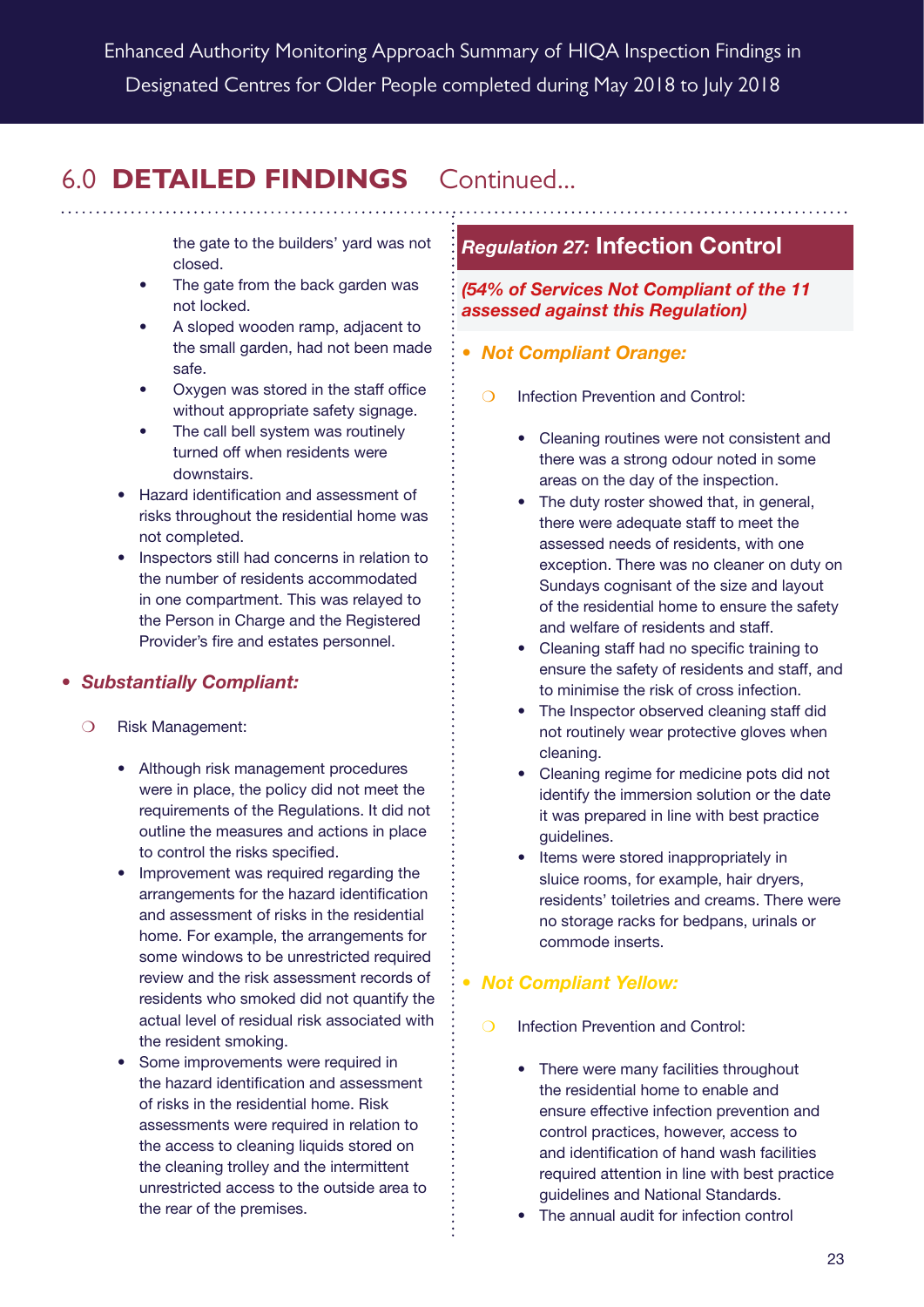reviewed systems but did not include an audit of practice to ensure adherence and consistent implementation to the National Standards best practice guidelines to give assurances that risk of cross infection to residents and staff was minimised.

*• Substantially Compliant:*

- O Infection Prevention and Control:
	- Some of the cleaning practices as described by some staff were not consistent with the standards for the prevention and control of health care associated infections published by the Authority.
	- In addition, due to the size and design of the laundry, suitable segregation of clean and dirty laundry was not adequately facilitated and therefore potentially posed a risk of cross contamination.
	- A number of areas such as the sluice areas and parts of the laundry room were not designed or laid out to adequately prevent cross contamination.

#### *Regulation 28:* Fire Precautions

*(70% of Services Not Compliant of the 10 assessed against this Regulation)*

- *• Not Compliant Orange:*
	- O Fire Safety:
		- During the inspection there were ongoing issues with the installation of a new fire alarm system in the hospital. An urgent action plan was issued to the Registered Provider to ensure appropriate systems were put in place to ensure effective communication and action in the case of a fire.
		- The fire drills were usually led by the HSE

fire officer, the Inspectors required the residential home staff also organise and run their own internal fire drills at different times of the day and night to ensure staff were familiar with all required processes.

- Although fire safety procedures and servicing records were up to date, sufficient assurance was not available that appropriate evacuation procedures were in place for all residents.
- The Inspector noted fire drills were carried out. However, they tended to be on one side of the building and the Inspector could not find evidence these had taken place to reflect the requirements for the second unit.
- Further improvements were required. For example:
	- Some recommendations identified by staff during drill exercises were not always implemented.
	- Drill practices simulated the evacuation of up to four residents from a room and not the full compartment.
	- There were a number of fire doors which had excessive gaps at the sides and top of the doors which would allow the spread of smoke to areas providing escape for residents and staff.
	- The interim or control measures identified in the risk assessment for residents smoking in the residential home were not appropriately implemented or available.
- Regular fire drills had not taken place and there was no evidence of a recent fire drill undertaken when there was reduced staffing levels in the residential home.
- Emergency lighting had not been serviced on a quarterly basis as required by the Regulations.
- O Training:
	- The Inspector could not find sufficient evidence to confirm all staff had attended fire training.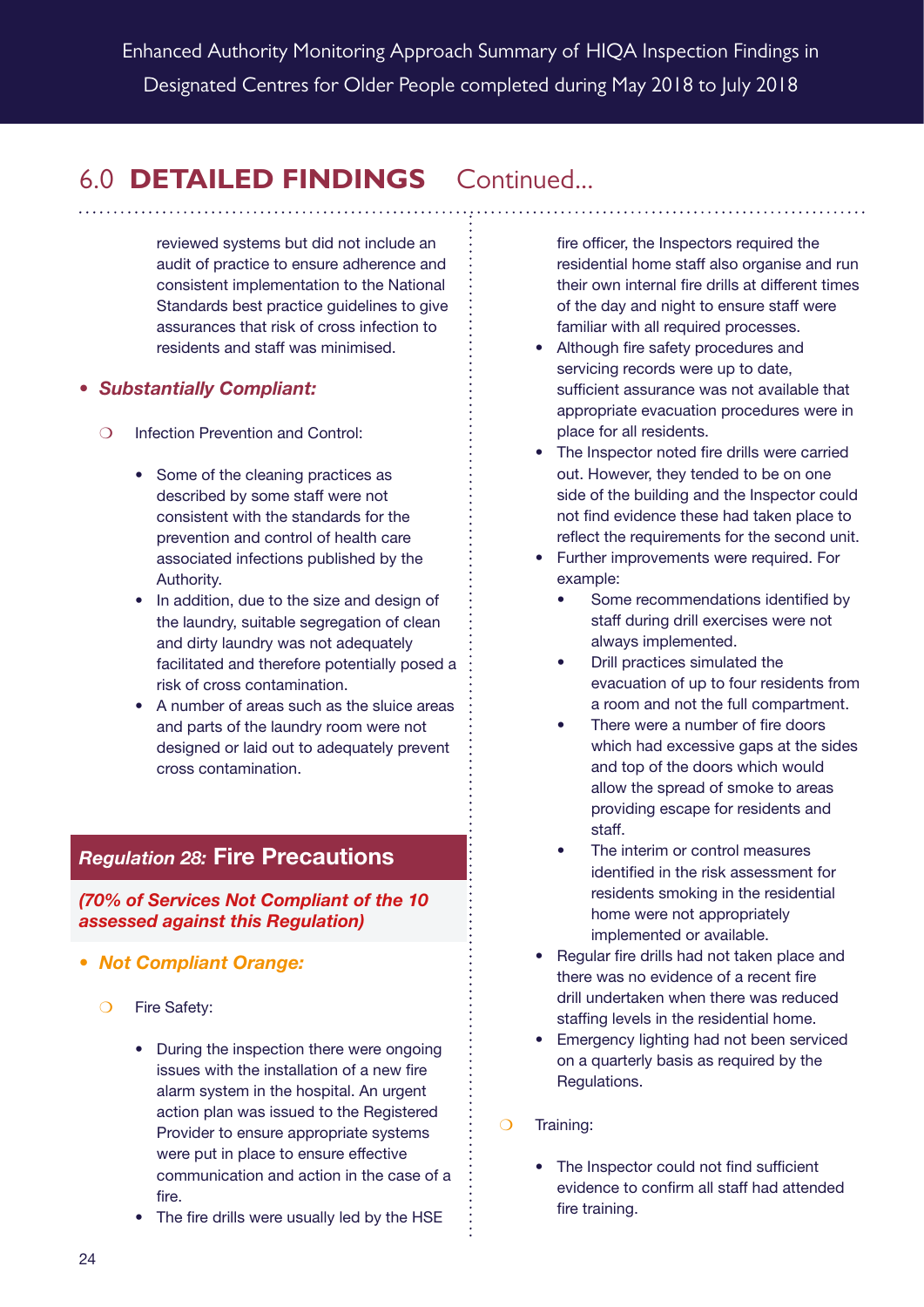# 6.0 **DETAILED FINDINGS** Continued...

#### *• Substantially Compliant:*

- O Fire Safety:
	- There were gaps in fire records such as the documentation of the detail captured during fire drills to inform practice.
	- The weekly testing of the fire alarm was not consistently carried out.
	- A small number of door wedges were in use which posed a fire safety risk.
	- One fire exit door located in the hairdressing room required review; as it was observed to be secured by a push button lock and that did not automatically disengage when the fire alarm sounded.
- ❍ Training:
	- Gaps in fire training records were identified.

#### *Regulation 29:* Medicines and Pharmaceutical Services

*(25% of Services Not Compliant of the 8 assessed against this Regulation)*

- *• Not Compliant Yellow:*
	- O Medication Management:
		- Following inspection of medication management documentation, the Inspector could not be assured that all prescribed medicines were administered in accordance with the directions of the prescriber.

#### *• Substantially Compliant:*

- O Medication Management:
	- Nurses were administering medications in a crushed format for some residents and although the GP had written a specific instruction to crush medications these were

not individually prescribed as crushed and could lead to errors.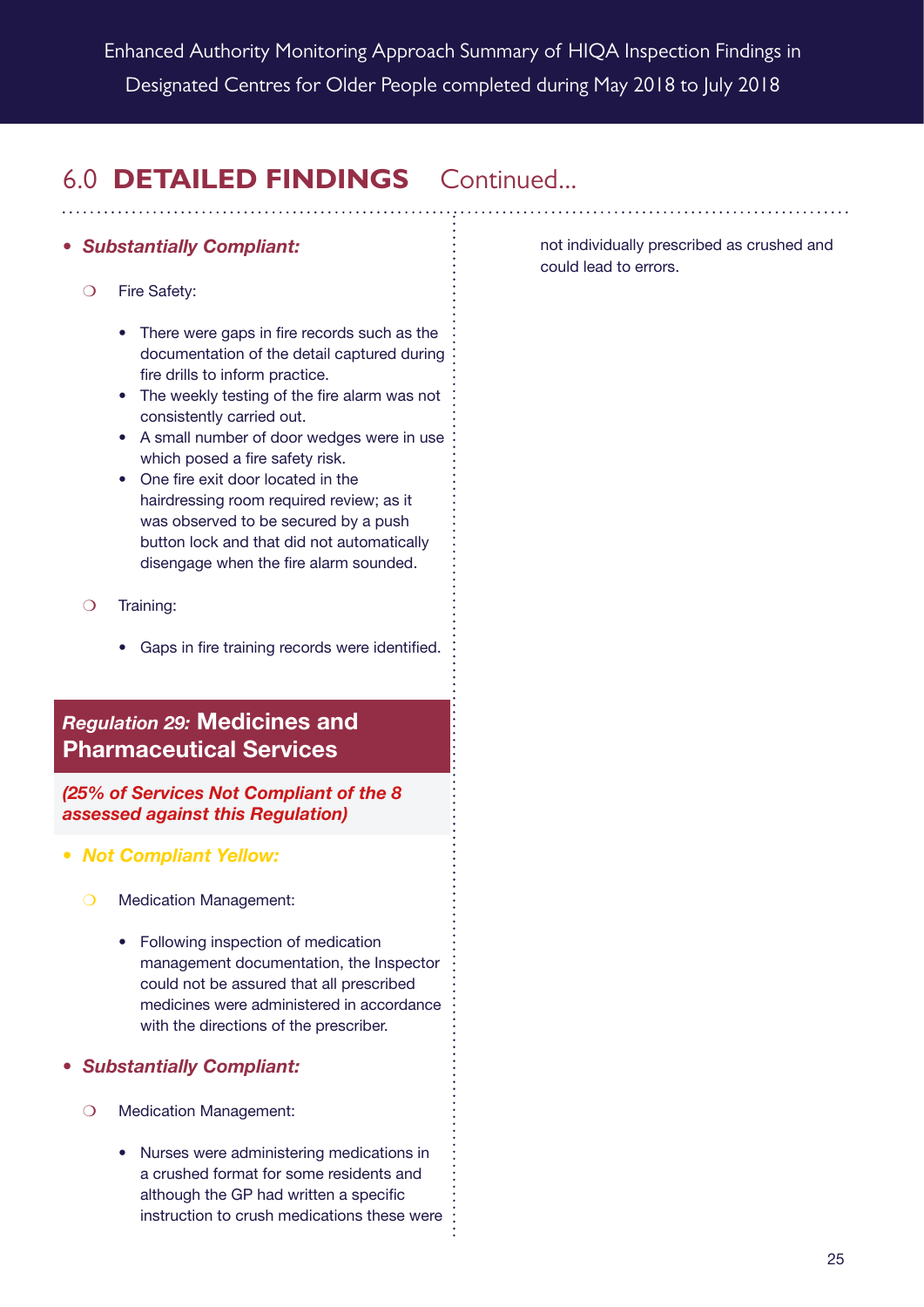# 7.0 **CONCLUSION**

This report illustrates the new layout of the HIQA inspection reports and details the continuing trends in HIQA findings in relation to residential care settings for older people in meeting the relevant requirements.

The trends show that high risk findings are still evident in the areas of Records and Premises, with many residential homes requiring improvements in key areas such as Written Policies and Procedures, Training and Staff Development, Governance and Management, Complaints Procedure, Managing Behaviour that is Challenging, Resident's Rights, Risk Management, Infection Control and Fire Precautions.

Good practice was identified in relation to Persons in Charge.

Further Information For further information contact HCI at +353 (0)93 36126 or info@hci.care

#### Disclaimer

*This report has been produced independently by Health Care Informed Ltd (HCI). The information, statements, statistics and commentary (together the 'Information') contained in this Report have been prepared by HCI from publicly available material. HCI does not express an opinion as to the accuracy or completeness of the information provided, the assumptions made by the parties that provided the information or any conclusions reached by those parties. HCI have based this Report on*  information received or obtained, on the basis that such information is accurate and complete. The Information contained in *this Report has not been subject to an audit.*